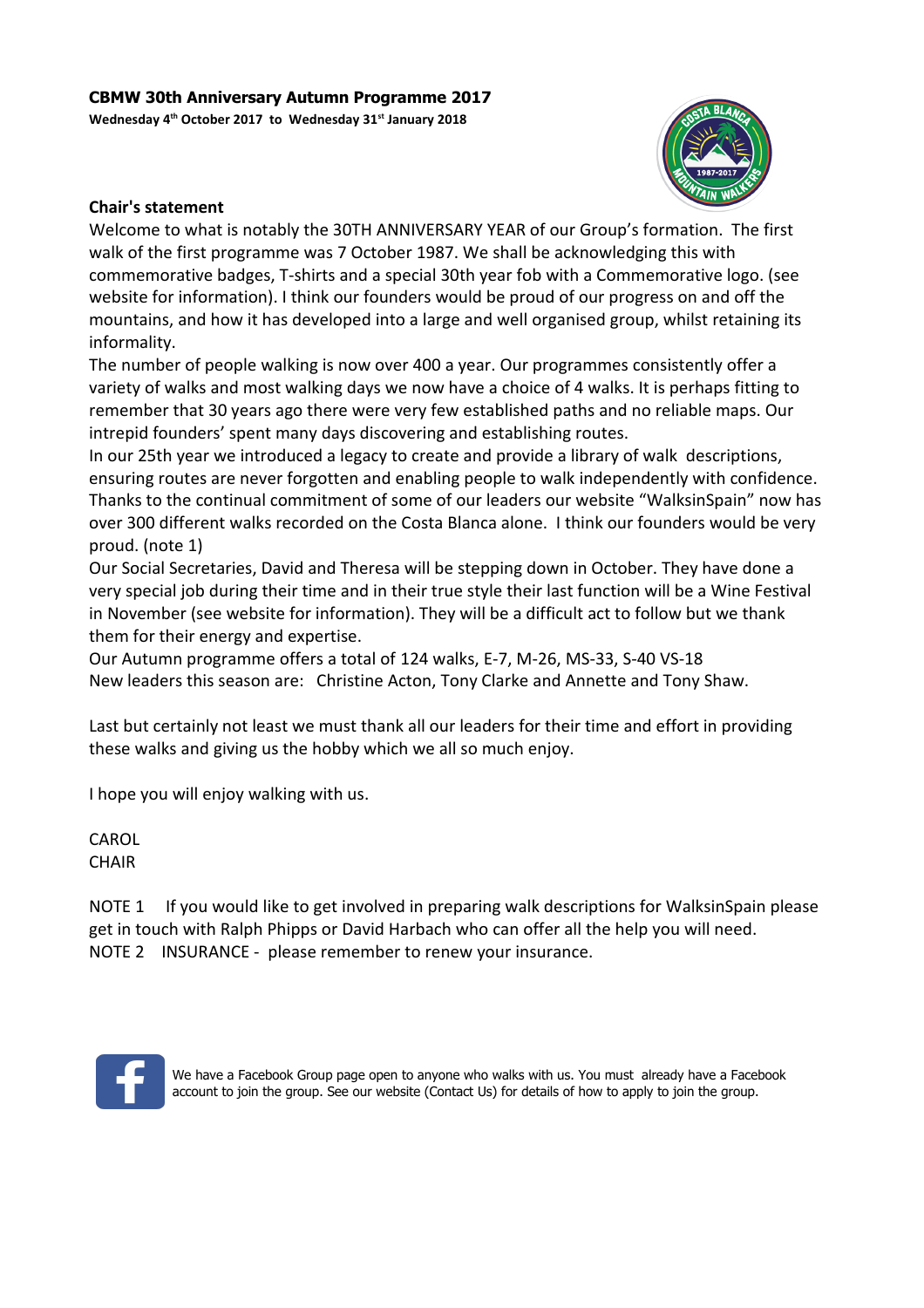### **ROUTE GRADES**

### **Ѧ - Walks marked with Ѧ are on iconic mountains**

The mountains in the Costa Blanca region are rugged and the paths are often rough with numerous hazards to cause tripping, loose stones and thick undergrowth. Care is needed at all times. Walkers should assess their ability to complete the walks taking into account the following walk gradings:-

**E - Easy:** A walk of up to 4½ hours on good surfaced tracks and less than 200metres ascent.

**M** - **Moderate:** up to 12km, less than 400 metres ascent and less than 50% rough going.

**MS** - **Moderately Strenuous:** Up to 600 metres ascent and/or no more than 15 km with some rough going taken at a reasonable pace.

**S - Strenuous:** More than 600 ascent metres and/or more than 15km with steep, loose or heavily vegetated sections.

**VS - Very Strenuous:** More than 800 metres ascent and/or more than 20km with steep, loose or heavily vegetated sections.

**X - Experienced walkers routes**: Routes which require considerable stamina and/or significant scrambling skills on rough, steep or exposed sections.

**Scr - Scrambling:** This implies the need for handholds to ascend steep rock pitches with a sense of exposure to vertigo and where a slip could lead to a serious accident.

**A** - All good tracks

**B** -Less than half the route on rough ground

**C** - More than half the route on rough ground

### **INDIVIDUAL RESPONSIBILITIES**

We have a short list of **Conventions** – published in the Info section of the website - which act as guidelines and hopefully are an aid to walkers and leaders alike. Everyone is required to read these Conventions as a condition for walking with us and for downloading each season's programme. A summary of the main points of these is shown below.

1, Arrive at the meeting place in good time. Walks depart promptly at 10:00 unless otherwise noted.

2. Do not leave valuables in your car.

3. Always wear strong-soled shoes or boots suitable for mountain walking.

4. Take a packed lunch and/or other energy snacks and plenty of water, especially in hot weather.

5. Always carry your own first aid kit.

6. Carry adequate clothing and always waterproofs as the weather in the mountains can change quickly. Remember that there is always the possibility of having to remain on the mountain during the night in an emergency.

7. Stay in contact with the people ahead of you and behind you particularly at junctions and if too large a gap opens up signal to the leader for a stop so that the gap can be closed.

8. Whilst every effort is made to ensure accuracy, the time duration stated for each walk will always depend on the fitness and ability of the walkers and also the conditions on the day of the walk.

9. Take all rubbish home with you including orange and banana skins.

10. Do **not** pick fruit.

11. When not in use walking poles should be carried with the points facing forwards and down.

12. If a dog is brought along the owner should ensure that the walk is one where dogs are allowed and at all times keep the dog on a lead and firmly under control

13. In times of bad weather walkers should phone the leader if in doubt about whether the walk will go ahead.

14. If individuals intend to leave the group during a walk they should inform the leader and ensure that their names are removed from the leader's book.

15. Everyone who walks with us is expected to make an annual contribution towards the cost of our websites.

#### **INSURANCE**

We recommend that individuals who walk with us take out insurance cover for rescue and medical costs in case of accident on our mountain walks. Those who live here can take out extra insurance via www.femecv.com (in Spanish) or www.aacuk.org.uk (in English). If you are just visiting the area for a holiday you should check that your travel insurance covers is sufficient - if not then take out extra cover!

#### **WEATHER**

A walk leader may terminate a walk at his/her discretion at any time. During times of persistent bad weather the walk leader will endeavour to ascertain the latest accurate weather conditions predicted in the area of the walk and if the latest information is extreme, or if it has rained (or snowed) excessively during the previous night, the walk leader is not obliged to go to the start of the walk. In times of bad weather please telephone the walk leader if you are in doubt.

Website to check weather forecast www.aemet.es

#### **AND FINALLY**

Remember to check Stop Press on the website for information on any unavoidable changes to walks and new walks added to the programme.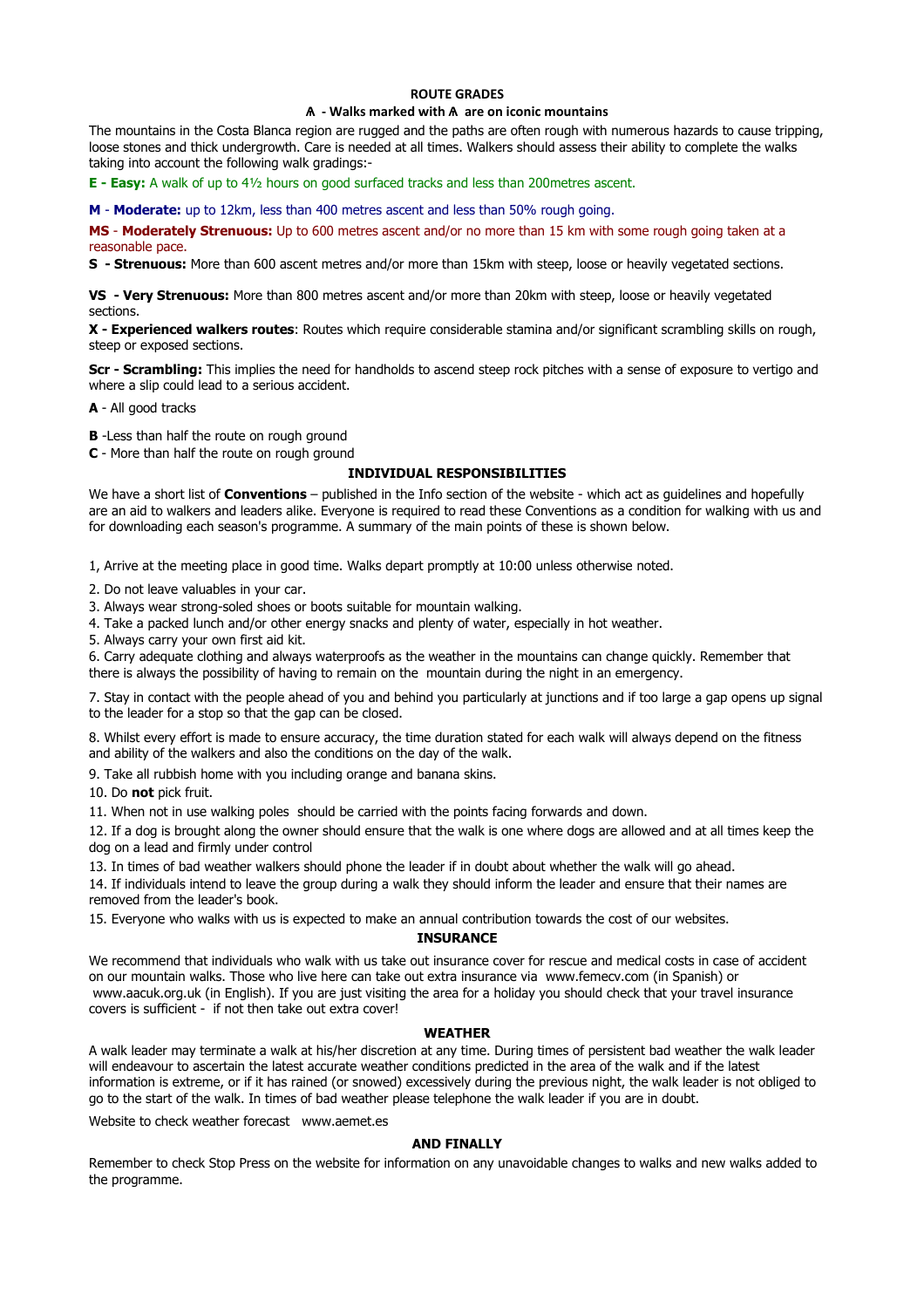## All walks start at 10 am unless otherwise indicated. Shading denotes a lunch option.

Meeting Point descriptions start with town nearest to start followed by Latitude then Longitude (decimalised) of the meeting point (where known). Web links to walk write ups on www.walksinspain.org, where available, are shown after the route description.

| Date          | Route / Leaders/ Phone                                                                 | Stats/Grade/<br><b>Start time</b>                                                                                   |           | Meeting Point / Route Description / Link to<br><b>Walksinspain (where available)</b>                                                                                                                                                                                                   |  |  |  |  |  |
|---------------|----------------------------------------------------------------------------------------|---------------------------------------------------------------------------------------------------------------------|-----------|----------------------------------------------------------------------------------------------------------------------------------------------------------------------------------------------------------------------------------------------------------------------------------------|--|--|--|--|--|
|               |                                                                                        | As a celebration of our 30th anniversary special edition rucsac badges, T shirts and the commemorative fobs will be |           |                                                                                                                                                                                                                                                                                        |  |  |  |  |  |
|               |                                                                                        |                                                                                                                     |           | available for sale at the opening walk. For more details see http://cbmwalkers.org/merchandise/                                                                                                                                                                                        |  |  |  |  |  |
| Wed           | Parcent Alcalali Circuit                                                               | 8                                                                                                                   | km        | Parcent. 38.737902, -0.074662 Note different start time.<br>Bar/Restaurante Piscina. From Parcent take CV715 (Rates to                                                                                                                                                                 |  |  |  |  |  |
| 4 Oct         | Mike and Jackie Broadley                                                               | 3                                                                                                                   | hrs       | Tarbena road) for about 1 km. Car park on right.                                                                                                                                                                                                                                       |  |  |  |  |  |
|               | 96 648 2693<br>628 404 020                                                             | 100<br>E/A                                                                                                          | m         | Gentle walk to start or end the season with lunch to follow<br>(optional).                                                                                                                                                                                                             |  |  |  |  |  |
|               | No dogs                                                                                | 11:00                                                                                                               |           | Volunteer needed to write up                                                                                                                                                                                                                                                           |  |  |  |  |  |
| Wed           | Col de Rates from Parcent                                                              | 11                                                                                                                  | km        | Parcent. 38.737902 -0.074662 Bar/Restaurante Piscina. From                                                                                                                                                                                                                             |  |  |  |  |  |
| 4 Oct         | <b>Pauline Chalmers</b>                                                                | $3\frac{1}{2}$                                                                                                      | hrs       | Parcent take CV715 (Rates to Tarbena road) for about 1 km.<br>Car park on right.                                                                                                                                                                                                       |  |  |  |  |  |
|               | 96 597 7139<br>608 304 342                                                             | 435<br>MS/A                                                                                                         | m         | Beautiful views from top.                                                                                                                                                                                                                                                              |  |  |  |  |  |
|               | Dogs on lead at all times                                                              |                                                                                                                     |           | http://tinyurl.com/n3e3wt7                                                                                                                                                                                                                                                             |  |  |  |  |  |
| Wed           | A Carrascal de Parcent Ridge<br>Circuit A                                              | 15                                                                                                                  | km        | Parcent, 38.737902 -0.074662 Note different start time.<br>Bar/Restaurante Piscina. From Parcent take CV715 (Rates to                                                                                                                                                                  |  |  |  |  |  |
| 4 Oct         | <b>John Male</b>                                                                       | $5\frac{1}{2}$                                                                                                      | hrs       | Tarbena road) for about 1 km. Car park on right.                                                                                                                                                                                                                                       |  |  |  |  |  |
|               |                                                                                        | 863                                                                                                                 | m         | Walk will set off earlier to allow those who want a stiff walk to                                                                                                                                                                                                                      |  |  |  |  |  |
|               | 678 351 576                                                                            | VS/C                                                                                                                |           | get back for lunch.                                                                                                                                                                                                                                                                    |  |  |  |  |  |
|               | Dogs on lead at all times                                                              | 09:30                                                                                                               |           | http://tinyurl.com/ly6o6sp                                                                                                                                                                                                                                                             |  |  |  |  |  |
|               |                                                                                        |                                                                                                                     |           | Please remember that there is always the possibility that the weather at this time of year will still be hot for walking.                                                                                                                                                              |  |  |  |  |  |
|               |                                                                                        |                                                                                                                     |           | Ensure that you are fully prepared for the walks by choosing the correct level of walk for your ability and the weather                                                                                                                                                                |  |  |  |  |  |
|               | conditions and that you take with you the correct amount of fluids and sun protection. |                                                                                                                     |           |                                                                                                                                                                                                                                                                                        |  |  |  |  |  |
| Sat<br>7 Oct  | Lliber Wander.<br><b>Tim Fawle</b>                                                     | 7<br>2 <sub>1/2</sub>                                                                                               | km<br>hrs | Lliber. 38.74458, 0.018779. Note different start time. Val de<br>Pop restaurant, km 8.35, CV 748, Lliber to Gata road. (from                                                                                                                                                           |  |  |  |  |  |
|               |                                                                                        |                                                                                                                     |           | Lliber drive towards Senija, CV 745, and as you leave Lliber<br>take the left turning CV 748 towards Gata, at Km 8.35, about<br>1 Km, the restaurant is signposted to the left by the post<br>boxes and basuras, the large restaurant car park is 100m<br>along this road on the left) |  |  |  |  |  |
|               | 616 498 505.                                                                           | 100                                                                                                                 | m         | A gentle paced walk through the woods to the river bed and<br>return back through Lliber to Val Del Pop restaurant. Good                                                                                                                                                               |  |  |  |  |  |
|               |                                                                                        | E                                                                                                                   |           | paths, tracks and road.                                                                                                                                                                                                                                                                |  |  |  |  |  |
|               | Dogs on lead at all times                                                              | 10:30                                                                                                               |           | http://tinyurl.com/gnqm68a                                                                                                                                                                                                                                                             |  |  |  |  |  |
| Sat<br>7 Oct  | Alt D'Ample<br>John McClelland                                                         | 14<br>5                                                                                                             | km<br>hrs | Jalon. 38.731348, -0.012445. Take the cemetery road that<br>runs between the petrol station and the Tot Util Ferreteria. At<br>the end go round a bend to the right and park immediately on<br>the right.                                                                              |  |  |  |  |  |
|               | 646 310 164                                                                            | 435<br>MS/B                                                                                                         | m         | Magnificent views over patchwork hues of the Jalon Valley.                                                                                                                                                                                                                             |  |  |  |  |  |
|               | No dogs                                                                                |                                                                                                                     |           | http://tinyurl.com/kd8qoso                                                                                                                                                                                                                                                             |  |  |  |  |  |
| Sat           | Barranco de la Canal circuit -                                                         | 14                                                                                                                  | km        | Pego, 38.838379,-0.121313. Plaza del Metge Almela, above Pla                                                                                                                                                                                                                           |  |  |  |  |  |
| 7 Oct         | Pauline and Robert Chalmers                                                            | $5\frac{1}{2}$                                                                                                      | hrs       | de la Font, Paseo Cervantes Plaza.                                                                                                                                                                                                                                                     |  |  |  |  |  |
|               | 96 502 0712<br>+44 7914 735721                                                         | 620<br>S/B                                                                                                          | m         | A circuit walk around the Barranco de la Canal on roads, well<br>defined paths, rough tracks and one short steep ascent where<br>hands will be helpful.                                                                                                                                |  |  |  |  |  |
|               | No dogs                                                                                |                                                                                                                     |           | http://tinyurl.com/mzerhhs                                                                                                                                                                                                                                                             |  |  |  |  |  |
| Wed           | <b>Benichembla Stroll</b>                                                              | 9                                                                                                                   | km        | Benichembla. 38.753949,-0.111884. Note different start time.                                                                                                                                                                                                                           |  |  |  |  |  |
| <b>11 Oct</b> | <b>Martin Brain</b>                                                                    | 3                                                                                                                   | hrs       | Bar Bon Aire, Benichembla on CV720 between Parcent and<br>Castell de Castells                                                                                                                                                                                                          |  |  |  |  |  |
|               | 96 558 1920<br>658 101 899                                                             | 250<br>M/B                                                                                                          | m         | A gentle circular stroll around the basin below El Mirabo to<br>Font de Alt. 90% on sound tracks. Lunch at Bon Aire.                                                                                                                                                                   |  |  |  |  |  |
|               | Dogs on lead at all times                                                              | 10:30                                                                                                               |           | Volunteer needed to write up                                                                                                                                                                                                                                                           |  |  |  |  |  |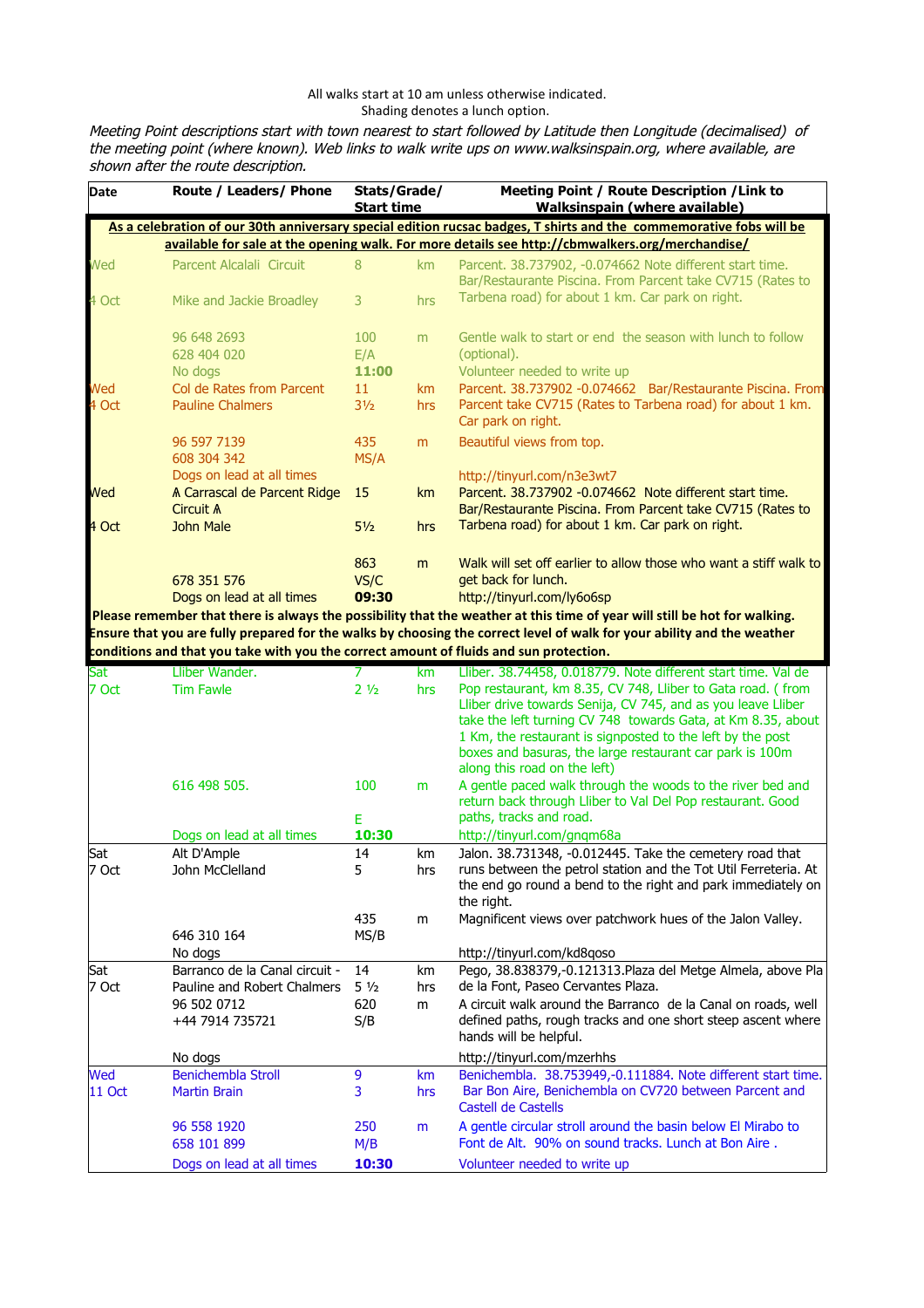| Date                 | Route / Leaders/ Phone                                          | Stats/Grade/<br><b>Start time</b> |            | Meeting Point / Route Description / Link to<br><b>Walksinspain (where available)</b>                                                                                                                                                                                                                                                                                                                                                                                                                                                                                   |  |
|----------------------|-----------------------------------------------------------------|-----------------------------------|------------|------------------------------------------------------------------------------------------------------------------------------------------------------------------------------------------------------------------------------------------------------------------------------------------------------------------------------------------------------------------------------------------------------------------------------------------------------------------------------------------------------------------------------------------------------------------------|--|
| Wed<br>11 Oct        | Granadella extended<br><b>Brian Sear</b>                        | 14<br>5<br>400                    | km.<br>hrs | Benitachell. 38.724428, 0.169777, Hipica horse stables.<br>Coming from Javea to Benitachell, at the traffic lights just past<br>Mas y Mas take the left turn to Cumbre. Follow the road all<br>the way up the hill past the building on the RHS labelled<br>'Informacion'. Shortly after this the road forks and is<br>signposted to 'Hipica Bar', take this left fork. Then keep left<br>by some dustbins. Take the next right and park.                                                                                                                              |  |
|                      | 634 369 693<br>No dogs                                          | MS/B                              | m          | Route goes via Llevant lookout, Granadella fort, cove,<br>Granadella lookout, watchtower and Javea lookout. Great<br>views along the coast N & S. There is the possibility for those<br>not wanting to do the ridge and the "chains" to take a shorter<br>route to Granadella beach and have coffee while waiting for<br>the main group to arrive via the longer route. However please<br>advise the leader before the walk date by telephone if you<br>want to take this option. It may not be possible to organise it<br>on the day.<br>Volunteer needed to write up |  |
| Wed                  | Col de Rates and Font D'Olbis 14 1/2                            |                                   | km         | Parcent. 38.737902 -0.074662 Bar/Restaurant Piscina. From<br>Parcent take CV715 (Rates to Tarbena road) for about 1 km.                                                                                                                                                                                                                                                                                                                                                                                                                                                |  |
| 11 Oct               | Jon Lyons                                                       | 5                                 | hrs        | Car park on right.                                                                                                                                                                                                                                                                                                                                                                                                                                                                                                                                                     |  |
|                      | 96 283 9953<br>686 148 704                                      | 750<br>S/B                        | m          | Beautiful views from top.                                                                                                                                                                                                                                                                                                                                                                                                                                                                                                                                              |  |
|                      | Dogs on lead at all times                                       |                                   |            | http://tinyurl.com/me6vdqv                                                                                                                                                                                                                                                                                                                                                                                                                                                                                                                                             |  |
| Wed<br>11 Oct        | A Mitjorn, Xixona A<br>John E. Mail and Clodagh<br><b>Brown</b> | 12<br>6                           | km<br>hrs  | Xixona. 38.4583, -0.5044. Bar/Rte Venta Strombotik at km<br>6.5 on CV800 (N340) from San Joan to Alcoy. From Benissa<br>take AP7 towards Alicante. Stay on AP7 where motorway splits<br>and leave at junction for Alcoy - CV800. From Benissa toll to<br>cafe 35 minutes. N332 free but 20 minutes more.                                                                                                                                                                                                                                                               |  |
|                      | 96 584 6505<br>J 620 865 267<br>C 647 894 157                   | 700<br>S/C/Scr                    | m          | Car shuttle set up then ascent to summit (1224m), with a<br>small section of scrambling with exposure. Stunning views for<br>100km in all directions. Return via spectacular Barranco de las<br>Cuevas de los Corrales. Lots of fossils to find too.                                                                                                                                                                                                                                                                                                                   |  |
|                      | No dogs                                                         |                                   |            | Volunteer needed to write up                                                                                                                                                                                                                                                                                                                                                                                                                                                                                                                                           |  |
| Sat<br><b>14 Oct</b> | Loma Larga Circuit<br><b>Jean Russell</b>                       | 10<br>41/2                        | km<br>hrs  | Jalon. 38.730152,0.009657 Jalon Valley. Km8 on the CV750,<br>Benissa to Jalon road, opposite Restaurant Venta Roja, next to<br>rubbish bins.                                                                                                                                                                                                                                                                                                                                                                                                                           |  |
|                      | 96 583 6261<br>626 522 161<br>No dogs                           | 350<br>M/B                        | m          | Circular route. Some vegetation. Great coast and country<br>views.<br>Volunteer needed to write up                                                                                                                                                                                                                                                                                                                                                                                                                                                                     |  |
| Sat                  | Montnegre circuit from Val<br>d'Ebo                             | 13                                | km         | Val D'Ebo. 38.80654,-0.157267 From the CV 715 -Orba to<br>Pego road - SE of Pego take the CV712 to Vall d'Ebo. As you                                                                                                                                                                                                                                                                                                                                                                                                                                                  |  |
| <b>14 Oct</b>        | <b>Robert Chalmers</b>                                          | 5                                 | hrs        | approach Vall d'Ebo go over the bridge, straight on and park<br>at the edge of the village. (Also car park behind Bar L'Entra.)                                                                                                                                                                                                                                                                                                                                                                                                                                        |  |
|                      | 96 502 0712<br>+44 7914 735721<br>No dogs                       | 560<br>MS/B                       | m          | A walk around the Montnegre NE of the village of Vall d'Ebo.<br>The route initially follows the river before climbing out of the<br>valley on indistinct Mozarabic paths. It then uses better paths<br>and tracks to circumnavigate the Montnegre feature. You will<br>experience wonderful views down to the coast and into the<br>Pego valley before returning past the donkey sanctuary and<br>back down good paths to Vall d' Ebo.<br>http://tinyurl.com/kt6slu9                                                                                                   |  |
| Sat                  | Castells Circuit East                                           | 17                                | km         | Castell de Castells. 38.723848 -0.194751. Take the CV720                                                                                                                                                                                                                                                                                                                                                                                                                                                                                                               |  |
| 14 Oct               | Ralph Phipps                                                    | $5\frac{1}{2}$                    | hrs        | from Parcent and Benichembla to Castell de Castells. In the<br>village, immediately opposite Hotel Serrella (on the RHS) turn<br>L. After 20 m. turn L again into Calle Jose Antontio and them<br>almost immediately L again down a ramp into the signed<br>parking area.                                                                                                                                                                                                                                                                                              |  |
|                      | 699 784 253                                                     | 760<br>S/A                        | m          | Circular route towards Serella castle before turning along the<br>flanks of Aixorta. Good tracks with stunning views followed by<br>a short rough descent section to the Forat of "Africa". Well<br>defined tracks now lead across to Pla d'Alt and across the road<br>uphill again before returning down a mozarabic trail to the<br>village.                                                                                                                                                                                                                         |  |
|                      | Dogs on lead at all times                                       |                                   |            | http://tinyurl.com/ml2vlb3                                                                                                                                                                                                                                                                                                                                                                                                                                                                                                                                             |  |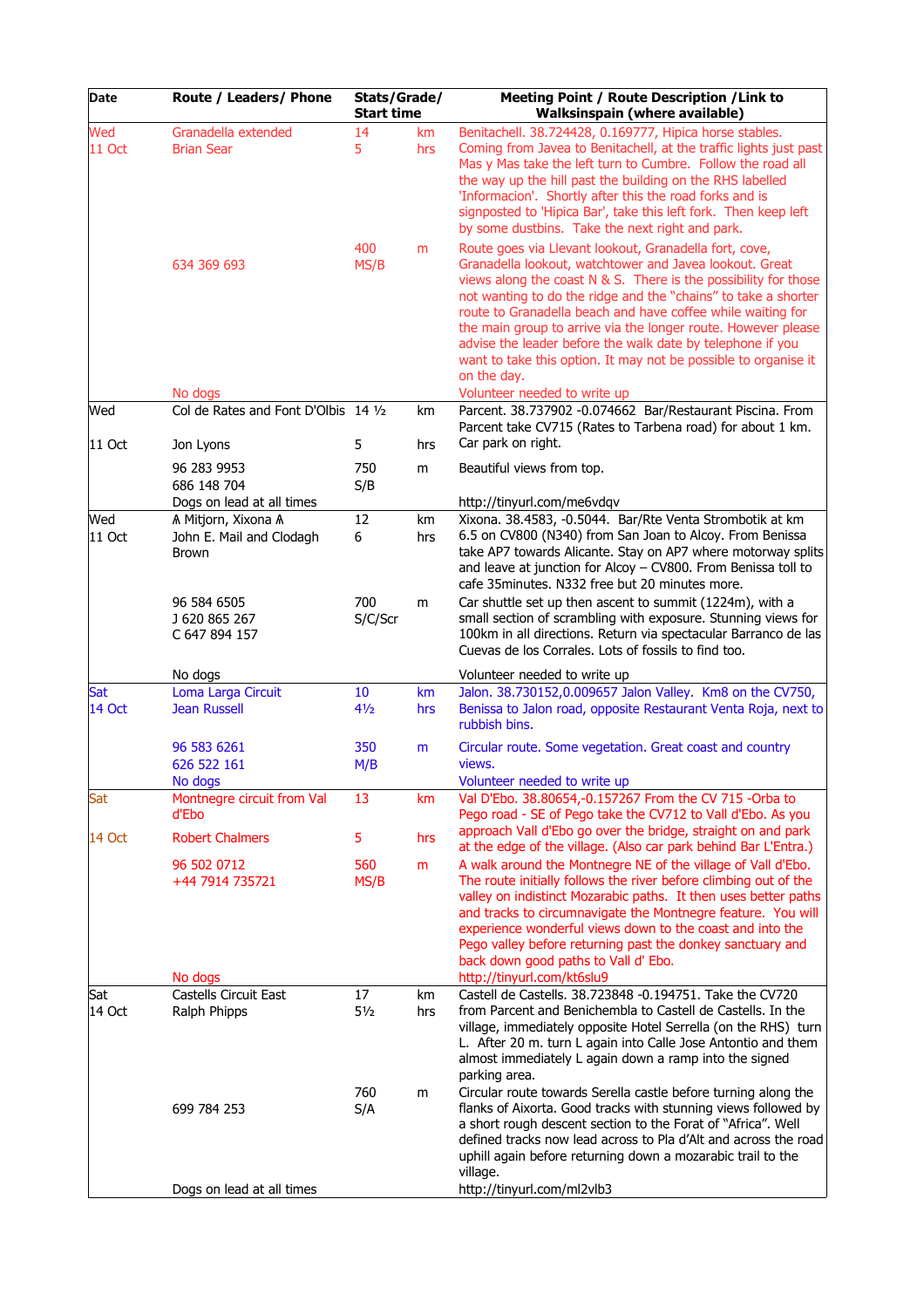| Date   | Route / Leaders/ Phone                         | Stats/Grade/<br><b>Start time</b> |     | <b>Meeting Point / Route Description / Link to</b><br><b>Walksinspain (where available)</b>                                                                                                                                                                                                                                                                                                |
|--------|------------------------------------------------|-----------------------------------|-----|--------------------------------------------------------------------------------------------------------------------------------------------------------------------------------------------------------------------------------------------------------------------------------------------------------------------------------------------------------------------------------------------|
| Sat    | Solana East Circular                           | 18                                | km  | Lliber.38.743335, 0.003090 Approach Lliber from Jalon and                                                                                                                                                                                                                                                                                                                                  |
| 14 Oct | Andy Marsh                                     | $6\frac{1}{2}$                    | hrs | turn L by the bridge just before the traffic lights at the start of<br>Lliber village. Park where possible in front of the houses.                                                                                                                                                                                                                                                         |
|        |                                                | 930                               | m   | Ascend steeply through a wood and eventually to Castell                                                                                                                                                                                                                                                                                                                                    |
|        | 679 060 732                                    | VS/B                              |     | d'Aixa. From there on a good and scenic track towards<br>Pedreguer. Return completes a clockwise circuit visiting Font<br>d'Aixa.                                                                                                                                                                                                                                                          |
|        | No dogs                                        |                                   |     | http://tinyurl.com/kqfeqmk                                                                                                                                                                                                                                                                                                                                                                 |
| Wed    | Val de Laguart $-$ Los Tres<br><b>Pueblos</b>  | 8                                 | km  | Benimaurell-Lat:38.773728 Long:-0.127273. Car park next to<br>Bar Les Rogetes (old Bar Oasis)                                                                                                                                                                                                                                                                                              |
| 18 Oct | <b>John Price</b>                              | 3                                 | hrs |                                                                                                                                                                                                                                                                                                                                                                                            |
|        |                                                | 260                               | m   | A very pleasant walk and an excellent appetiser for lunch                                                                                                                                                                                                                                                                                                                                  |
|        | 669 552 978<br>No dogs                         | M/B<br>11:00                      |     | taken on the walk. Some stunning scenery.<br>http://tinyurl.com/mtvrv3g                                                                                                                                                                                                                                                                                                                    |
| Wed    | <b>Monte Castellet Short Circuit</b>           | 9                                 | km  | Finestrat. 38.598694, -0.219383, From the centere crossroads                                                                                                                                                                                                                                                                                                                               |
| 18 Oct | <b>Richard Marsden</b>                         | 4                                 | hrs | in Finestrat drive N to Font Moli. From here continue along the<br>"main" surfaced road 3.4 km to a junction with a surfaced<br>road going up R. This is the start and has parking for at least<br>4 cars. (N.B. More roads are being surfaced in this area).                                                                                                                              |
|        | +44 7813 039 810.                              | 585<br>MS/A                       | m   | Varied walk almost all on forestry tracks with short riverbed<br>stretch and one mozarabic path. Taken at a moderate pace.                                                                                                                                                                                                                                                                 |
|        | No dogs                                        |                                   |     | http://tinyurl.com/l4x56bw                                                                                                                                                                                                                                                                                                                                                                 |
| Wed    | Bodoix via Castell D'Ambra -<br>Extended       | 14                                | km  | Pego, 38.838379, -0.121313. Plaza del Metge Almela, above Pla<br>de la Font, Paseo Cervantes Plaza. Approaching Pego from:--                                                                                                                                                                                                                                                               |
| 18 Oct | Andy Marsh                                     | $5\frac{1}{2}$                    | hrs | Orba on CV715 turn L after PEGO town sign (large steel pylon<br>on corner) into wide road. Continue to Stop sign and you're<br>there.                                                                                                                                                                                                                                                      |
|        | 679 060 732                                    | 680<br>S/B                        | m   | -from El Vergel/N332 on CV700 turn R at 2nd island signed<br>Adsubia. Straight on over two islands, L at 'T' junction, pass<br>Mercadona on LHS, straight on at next island, straight on at<br>Stop sign. R immediately after college and you're there.<br>Small amount on roads but mainly on good marked tracks and<br>paths albeit a short stretch of path is a little rocky underfoot. |
|        |                                                |                                   |     | Lovely views, particularly from the castle.                                                                                                                                                                                                                                                                                                                                                |
|        | No dogs<br>Barranc d'Infern, Juuves d'Alt i 12 |                                   |     | Volunteer needed to write up                                                                                                                                                                                                                                                                                                                                                               |
| Wed    | la Carrasqueta.                                |                                   | km  | Val D'Ebo. 38.80654,-0.157267 From the CV 715 -Orba to<br>Pego road - SE of Pego take the CV712 to Vall d'Ebo. As you<br>approach Vall d'Ebo go over the bridge, straight on and park                                                                                                                                                                                                      |
| 18 Oct | Jon Lyons                                      | 5                                 | hrs | at the edge of the village. (Also car park behind Bar L'Entra.)                                                                                                                                                                                                                                                                                                                            |
|        | 96 283 9953<br>686 148 704                     | 600<br>S/C                        | m   | Back in program after 5 years.A scramble down the river bed,<br>up steps to abandoned hamlet then up to the ridge for lunch.                                                                                                                                                                                                                                                               |
|        | Dogs on a lead at all times                    |                                   |     | Volunteer needed to write up                                                                                                                                                                                                                                                                                                                                                               |
| Sat    | <b>Tormos Stroll</b>                           | $8\frac{1}{2}$                    | km  | Tormos. 38.801776, -0.070108. Note different start time.                                                                                                                                                                                                                                                                                                                                   |
| 21 Oct | Angela Colgate                                 | 3                                 | hrs | Restaurant Tormos, Calle Santa Cruz, 32.                                                                                                                                                                                                                                                                                                                                                   |
|        | 96 640 4192<br>652 596 973                     | 200<br>E/A                        | m   | A walk towards the dam on wide tracks, crossing the dry river<br>bed to walk through the tunnel and returning alongside the<br>river, through the orange groves and back to Tormos<br>Restaurant.                                                                                                                                                                                          |
|        | No dogs                                        | 10:30                             |     | Volunteer needed to write up                                                                                                                                                                                                                                                                                                                                                               |
| Sat    | Planises circuit from Maserof                  | 16                                | km  | Jalon. 38.707625, -0.040503, CV749 Jalon/Bernia road just                                                                                                                                                                                                                                                                                                                                  |
| 21 Oct | David Shaw                                     | 5.                                | hrs | past Verde Vent Rest. at KM .6 park on layby on R.                                                                                                                                                                                                                                                                                                                                         |
|        | 678 763 745                                    | 460<br>MS/B                       | m   | A circular route above the Jalon valley, with views up to<br>Bernia, mozzarabic paths, a folly and a cave corral.                                                                                                                                                                                                                                                                          |
|        | Dogs on lead at all times                      |                                   |     | http://tinyurl.com/l8m9kye                                                                                                                                                                                                                                                                                                                                                                 |
| Sat    | Gallinera Valley starting at<br>Adsubia        | 16                                | km  | Adsubia. 38.84845, -0.15185 Follow CV700 from Pego to<br>Adsubia. Towards the end of the village turn left at Bar Moleta<br>and park where convenient.                                                                                                                                                                                                                                     |
| 21 Oct | Sue Bonser                                     | 5                                 | hrs |                                                                                                                                                                                                                                                                                                                                                                                            |
|        | 627 269 919                                    | 700<br>S                          | m   | Start Adsubia, walk up to castle, then Benirrama, then on up<br>mozarabic path to the ridge for lunch, then round back side of<br>Miserat and back down frying pan handle to bar!                                                                                                                                                                                                          |
|        | No dogs                                        |                                   |     | http://tinyurl.com/h8da22r                                                                                                                                                                                                                                                                                                                                                                 |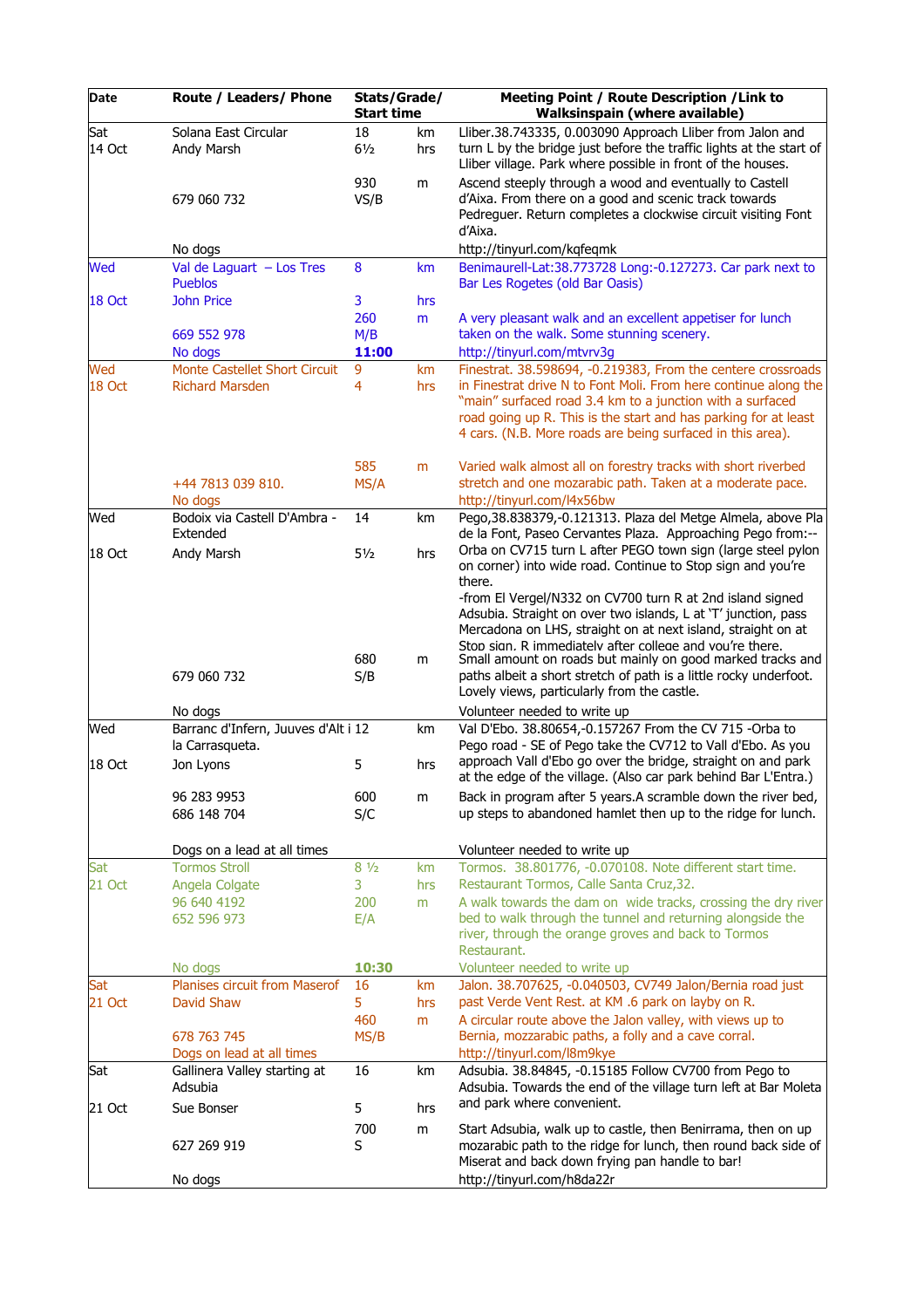| Date                 | Route / Leaders/ Phone                                            | Stats/Grade/<br><b>Start time</b> |           | Meeting Point / Route Description / Link to<br><b>Walksinspain (where available)</b>                                                                                                                                                                                                                                                                                                                                                                                    |
|----------------------|-------------------------------------------------------------------|-----------------------------------|-----------|-------------------------------------------------------------------------------------------------------------------------------------------------------------------------------------------------------------------------------------------------------------------------------------------------------------------------------------------------------------------------------------------------------------------------------------------------------------------------|
| Sat<br>21 Oct        | A Carrasca Ridge via barranco 13<br>del Infierno A<br>Jo Fletcher | $5\frac{1}{2}$                    | km<br>hrs | Val D'Ebo. 38.80654,-0.157267 From the CV 715 -Orba to<br>Pego road - SE of Pego take the CV712 to Vall d'Ebo. As you<br>approach Vall d'Ebo go over the bridge, straight on and park<br>at the edge of the village. (Also car park behind Bar L'Entra.)                                                                                                                                                                                                                |
|                      | 634 349 985                                                       | 840<br>S/C                        | m         | Route takes us down the barranco which is rocky underfoot,<br>up a marked path for half the ascent with the remainder over<br>rough (but not scratchy) terrain onto the ridge and back down<br>marked paths and tracks.                                                                                                                                                                                                                                                 |
|                      | Dogs on lead at all times                                         |                                   |           | http://tinyurl.com/koah3do                                                                                                                                                                                                                                                                                                                                                                                                                                              |
| Wed<br><b>25 Oct</b> | Castell d'Ambra circuit<br><b>Robert &amp; Pauline Chalmers</b>   | 11<br>4                           | km<br>hrs | Pego 38.841749, -0.107133. From El Vergel/N332 take the<br>CV700 to Pego. Turn L at the second traffic island (beside the<br>Cooperativa) and park towards the end of the wide road<br>before the cross roads.                                                                                                                                                                                                                                                          |
|                      | 96 502 0712<br>+44 7914 735721                                    | 390<br>M/B                        | m         | Marked paths throughout. The route is initially through the<br>lanes and orange groves of Pego to the Font del Baladrar and<br>then on further lanes before reaching tracks and paths which<br>climb, a little steeply in parts to the Castell d'Ambra with<br>magnificent views overlooking Pego and the surrounding<br>countryside. The walk will be undertaken at a gentle pace.                                                                                     |
|                      | No dogs                                                           |                                   |           | http://tinyurl.com/z5bczkr                                                                                                                                                                                                                                                                                                                                                                                                                                              |
| Wed<br><b>25 Oct</b> | <b>Benimaurell Loop</b><br><b>Paul Elliott</b>                    | 11<br>$5\frac{1}{2}$              | km<br>hrs | Benimaurell. 38.773696 -0.127234 On entering village take<br>first right and follow road around edge of village in the<br>direction of Alahuar Hotel. Car park on right just before Bar<br>Les Rogetes (old bar Oasis).                                                                                                                                                                                                                                                 |
|                      | 96 557 7453<br>679 555 081<br>No dogs                             | 460<br>MS/B                       | m         | Mixture of animal tracks (narrow in places), some scrambling<br>and ridge walk before descending back to Benimaurell<br>http://tinyurl.com/j77xo9d                                                                                                                                                                                                                                                                                                                      |
| Wed                  | Albir to Benidorm beach via<br>Sierra Helada                      | 13                                | km        | Albir. 38.5709, -0.0698. Park in car park behind "Consum"<br>supermarket in centre of Albir on right-hand side of road from                                                                                                                                                                                                                                                                                                                                             |
| $25$ Oct             | John E. Mail and Clodagh<br><b>Brown</b>                          | $\overline{4}$                    | hrs       | N332 (McDonald's crossing) and the beach. After parking<br>cross the road in front of Consum and meet at the cafe Malibu<br>where the coffee is good.                                                                                                                                                                                                                                                                                                                   |
|                      | 96 584 6505<br>J 620 865 267<br>C 647 894 157                     | 600<br>S/B/Scr                    | m         | Stiff climb out of Albir then undulations to Benidorm with<br>stunning views. One descent is steep and scrambly. There will<br>be banana and photo stops but no lunch break. At Benidorm<br>we will walk along the beach for a short distance (bring a<br>towel if you want to paddle) before ducking into restaurant<br>"Tamboril" for a "top value" menu del dia. Why should the<br>easy walks have all the fun? The number 10 bus will carry us<br>back to the cars. |
| Wed                  | No dogs<br>A Segaria 3 Summits A                                  | 15                                | km        | Volunteer needed to write up<br>Beniarbeig 38.833105,-0.009495 Park Natural Segaria. From S                                                                                                                                                                                                                                                                                                                                                                             |
| 25 Oct               | Jon Lyons                                                         | 5                                 | hrs       | along Ondara by-pass take Pego/El Verger exit, follow the El<br>Verger sign. Turn L at the roundabout, over the river, then left<br>at next roundabout, Orba and Beniarbeig road. After 200m<br>turn right at Partida Vinyals signed PR 415 to parque.                                                                                                                                                                                                                  |
|                      | 96 283 9953                                                       | 600                               | m         |                                                                                                                                                                                                                                                                                                                                                                                                                                                                         |
|                      | 686 148 704                                                       | S/C                               |           |                                                                                                                                                                                                                                                                                                                                                                                                                                                                         |
| Sat                  | Dogs on lead at all times<br>Gata Loop                            | 10                                | km        | Volunteer needed to write up<br>Gata. 38.776739, 0.082817 Partida Trossets. The Gata main                                                                                                                                                                                                                                                                                                                                                                               |
| <b>28 Oct</b>        | <b>Martin Dunkley</b>                                             | 4                                 | hrs       | Road, N332 look out for a turning with blue and white<br>bollards, park where you can and meet opposite Trossets Bar.                                                                                                                                                                                                                                                                                                                                                   |
|                      | 635 113 988 or<br>+447966466175                                   | 50<br>M/B                         | m         | A nice circular walk (A Peter Barraclough walk)                                                                                                                                                                                                                                                                                                                                                                                                                         |
|                      | No dogs                                                           |                                   |           | Volunteer needed to write up                                                                                                                                                                                                                                                                                                                                                                                                                                            |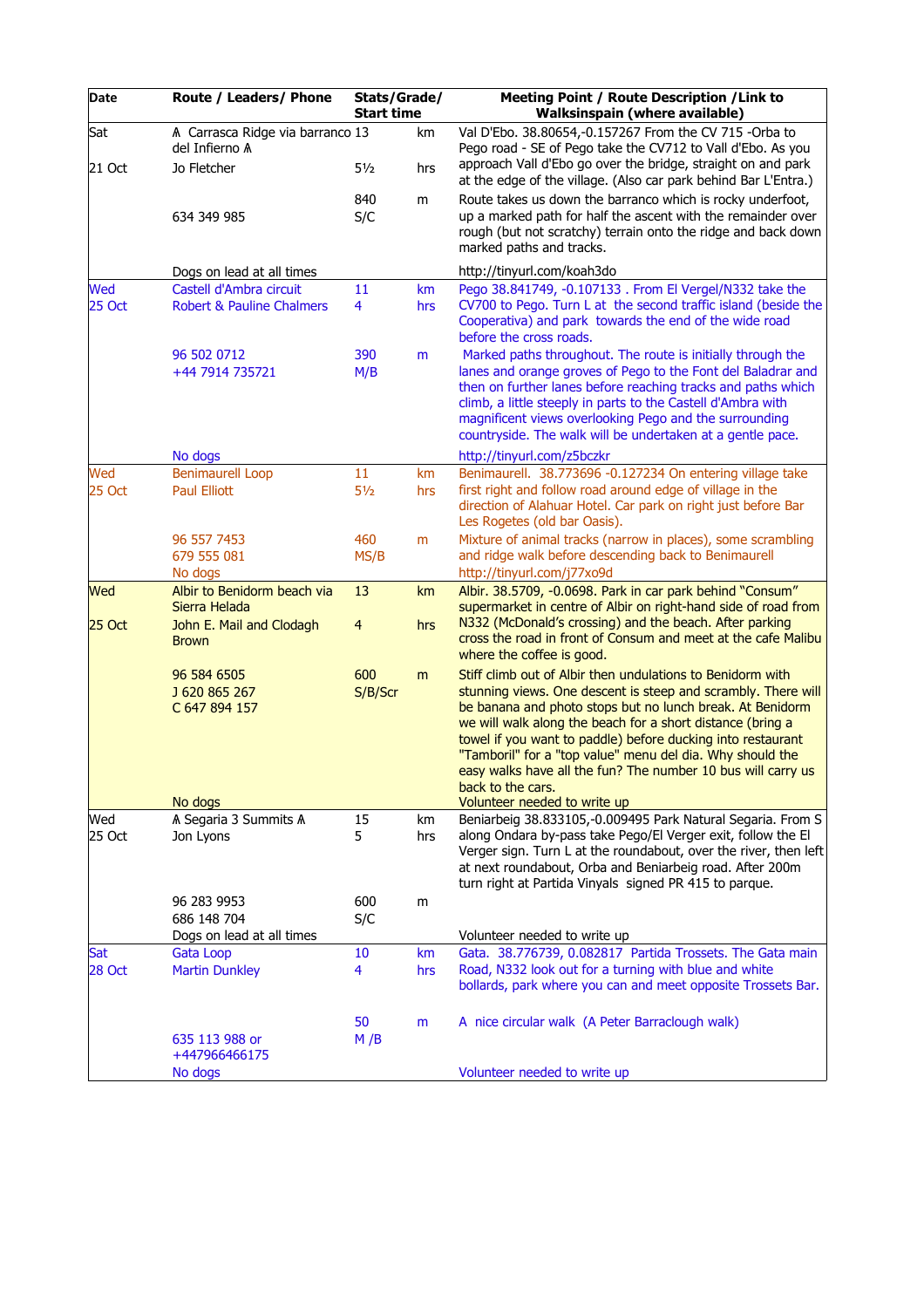| Date          | Route / Leaders/ Phone                                         | Stats/Grade/<br><b>Start time</b> |           | Meeting Point / Route Description / Link to<br><b>Walksinspain (where available)</b>                                                                                                                                                                                                                                                 |
|---------------|----------------------------------------------------------------|-----------------------------------|-----------|--------------------------------------------------------------------------------------------------------------------------------------------------------------------------------------------------------------------------------------------------------------------------------------------------------------------------------------|
| Sat<br>28 Oct | A Caballo Verde Ridge<br>Anticlockwise A<br><b>Ann Price</b>   | 12<br>41/2                        | km<br>hrs | Benimaurell. 38.773696,-0.127234 On entering village take<br>first right and follow road around edge of village in the<br>direction of Alahuar Hotel. Car park on right just before Bar                                                                                                                                              |
|               | <b>Angie Elliott</b><br>Ann 646 716 303<br>Angie 646 930 990   | 450<br>MS/B                       | m         | Les Rogetes (old bar Oasis).<br>Circular route to the ridge before descending under Penyo<br>Roig toward Fleix and back to Benimaurell.                                                                                                                                                                                              |
|               | No dogs                                                        |                                   |           | http://tinyurl.com/j77xo9d                                                                                                                                                                                                                                                                                                           |
| Sat<br>28 Oct | Morro Blau from Bolulla<br>Mary Gough                          | 13<br>6                           | km<br>hrs | Bolulla. 38.677399, -0.112679.CV715 Callosa to Tarbena<br>road, at outskirt of Bolulla turn up Calle Projector Dos near bins<br>and park in street.                                                                                                                                                                                  |
|               | 655 676 118                                                    | 930<br>VS / C                     | m         | A demanding mountain challenge with fantastic scenic views<br>into Barranco Tancat, up to Bolulla castle on its rocky<br>promontory and across to the summit of Aixorta with views to<br>the coast on return.                                                                                                                        |
|               | Dogs on a lead at all times                                    |                                   |           | http://tinyurl.com/y8vvtmeo                                                                                                                                                                                                                                                                                                          |
| Wed<br>1 Nov  | <b>Benichembla Stretch</b><br><b>Martin Brain</b>              | 9<br>3                            | km<br>hrs | Benichembla. 38.753949,-0.111884. Note different start time.<br>Bar Bon Aire, Benichembla on CV720 between Parcent and<br>Castell de Castells                                                                                                                                                                                        |
|               | 96 558 1920                                                    | 300<br>M/B                        | m         | First half on mozarabic trails then tracks home. Lunch at the<br>Bon Aire afterwards. People who wish to attend lunch but not<br>walk to phone the leader first.                                                                                                                                                                     |
|               | Dogs on lead at all times                                      | 10:30                             |           | Volunteer needed to write up                                                                                                                                                                                                                                                                                                         |
| Wed<br>1 Nov  | <b>Dos Fuentes</b><br>Alan Jackson                             | 13<br>$5\frac{1}{2}$              | km<br>hrs | Benimaurell 38.773696,-0.127234. On entering village take<br>first right and follow road around edge of village in the<br>direction of Alahuar Hotel. Car park on right just before Bar<br>Les Rogetes (old bar Oasis).                                                                                                              |
|               | 96 558 3637                                                    | 590<br>MS/B                       | m         | Most of the walk is on mozarabic trails.                                                                                                                                                                                                                                                                                             |
|               | No dogs                                                        |                                   |           | http://tinyurl.com/hjanbwv                                                                                                                                                                                                                                                                                                           |
| Wed<br>1 Nov  | A Forada from Alpatro A<br>Ralph Phipps                        | 14<br>6                           | km<br>hrs | Alpatro. 38.820434,-0.262967 .Drive up Gallinera Valley from<br>Pego on the CV700 and through the outskirts of Alpatro. As<br>you leave the village there is a road down to the right<br>signposted to Benisili and Llombai. After a couple of zigzags<br>this lead off to the right towards a planned new residencia.<br>Park here. |
|               | 699 784 253                                                    | 800<br>S/B                        | m         | Some tarmac up the valley and then steep ascent on good<br>track to Benisili castle. Then along the ridge on rough paths<br>before eventually reaching the Forada. From here a descent<br>takes us along the flanks of the ridge on good tracks and<br>some tarmac directly to Alpatro and a choice of two bars!                     |
|               | Dogs on lead at all times                                      |                                   |           | http://tinyurl.com/jys3rxy                                                                                                                                                                                                                                                                                                           |
| <b>Sat</b>    | Calpe Coast. Optional lunch at 6<br>end of walk                |                                   | <b>km</b> | Calpe. 38.639605,0.070054 Note different start time.<br>Restaurant La Lonja, Calpe Port - near to fish market.                                                                                                                                                                                                                       |
| 4 Nov         | David Brain & Teresa Boyle<br>96 502 0432                      | $\overline{2}$<br>70<br>E/A       | hrs<br>m  | We will walk initially to the visitors' centre at the start of the<br>Penon walk. After a browse around we go back to the sea<br>front and walk along the cost path to Fustera and return. All<br>on good paths and taken at relaxed pace.                                                                                           |
|               | Dogs on lead at all times                                      | 10:30                             |           | Volunteer needed to write up                                                                                                                                                                                                                                                                                                         |
| Sat           | Lliber Circuit, including the<br>Hidden Valley and Font D'Aixa | 14                                | km        | Lliber.38.743335, 0.003090 Approach Lliber from Jalon and<br>turn left by the bridge just before the traffic lights at the start<br>of Lliber village. Park wherever possible in front of the houses.                                                                                                                                |
| 4 Nov         | <b>Pauline Chalmers</b><br>96 502 0712                         | 5<br>450                          | hrs<br>m  | Good paths with great views, a short steep ascent up from<br>Font d'Aixa up through the 'Squeeze' before lunch then<br>downhill all the way back to Lliber.                                                                                                                                                                          |
|               | +44 7914 735721<br>No dogs                                     | MS/C                              |           | http://tinyurl.com/m2q8xto                                                                                                                                                                                                                                                                                                           |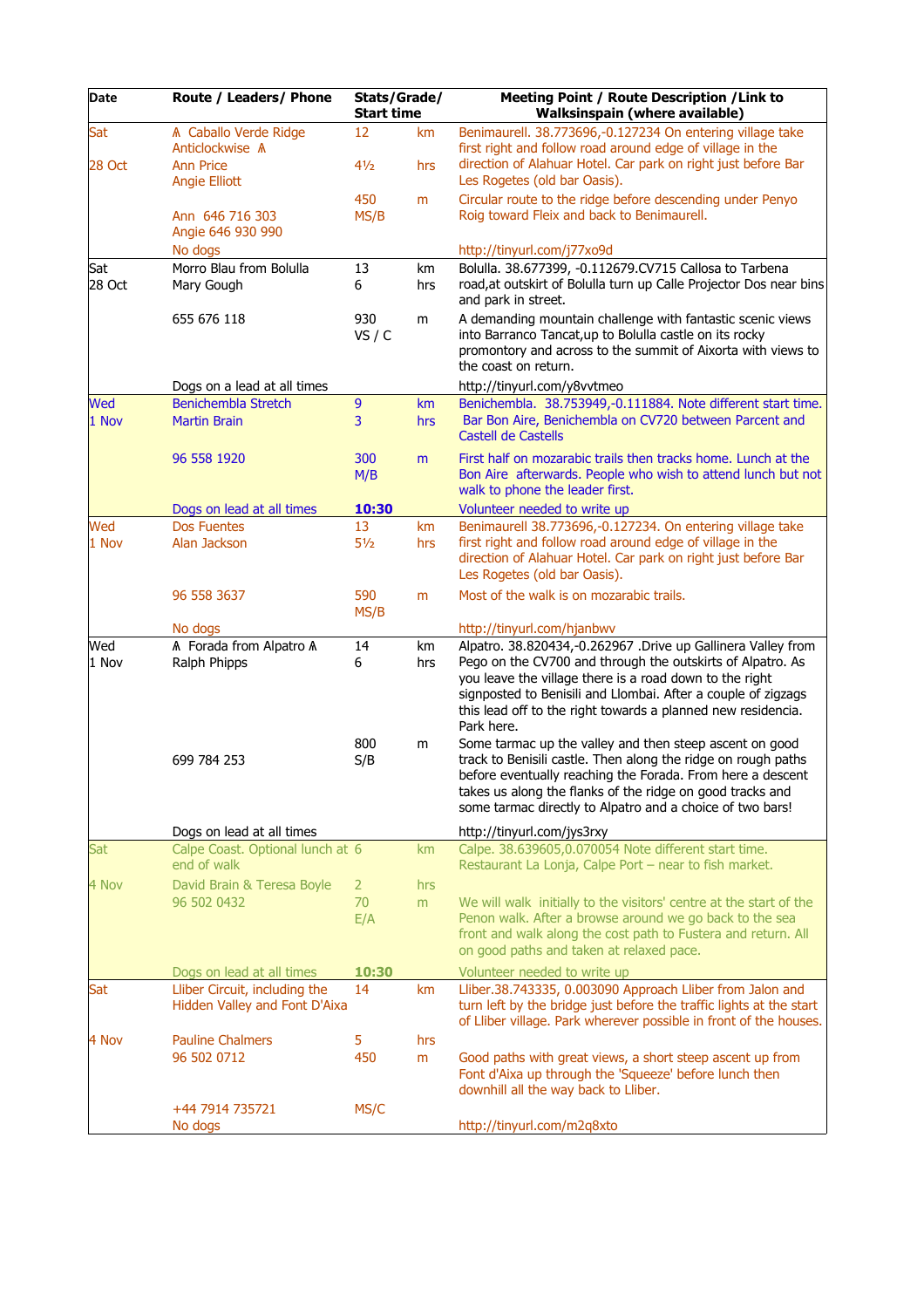| Date                | Route / Leaders/ Phone                                             | Stats/Grade/<br><b>Start time</b> |           | Meeting Point / Route Description / Link to<br><b>Walksinspain (where available)</b>                                                                                                                                                                                                                                                                                                                            |
|---------------------|--------------------------------------------------------------------|-----------------------------------|-----------|-----------------------------------------------------------------------------------------------------------------------------------------------------------------------------------------------------------------------------------------------------------------------------------------------------------------------------------------------------------------------------------------------------------------|
| Sat                 | A Castell d'Aixa horseshoe<br>from Pedreguer A                     | 16                                | km        | Pedreguer. 38.79072, 0.033728 Parking at Ermita Sant Blai.<br>On CV720 Alcalali to Pedreguer Road fork right at sign just                                                                                                                                                                                                                                                                                       |
| 4 Nov               | Ralph Phipps                                                       | 6                                 | hrs       | after you enter Pedreguer from Alcalali into Avenida de Maria<br>Lopez and go to the far end of this road (over the junctions)<br>and turn right to park near Ermita Sant Blai.                                                                                                                                                                                                                                 |
|                     | 699 784 253                                                        | 850<br>VS/B                       | m         | Undulating walk via Font d'Aixa to go up one arm of the<br>horseshoe to Castell d'Aixa and down the other.                                                                                                                                                                                                                                                                                                      |
|                     | Dogs on lead at all times                                          |                                   |           | http://tinyurl.com/lb34zbb                                                                                                                                                                                                                                                                                                                                                                                      |
| <b>Wed</b><br>8 Nov |                                                                    |                                   |           | <b>CBMW walking and Wine festival.</b><br>Join us for an exciting day of walks, choose from an easy stroll to a<br>very strenuous walk and enjoy a visit to a Bodega or bar for wine<br>tasting (tbc) followed by a social get together at Aleluya's for wine,<br>tapas and a lot of fun from 3.30 pm onwards. See website or for<br>more details use this link:-<br>http://cbmwalkers.org/walk-wine-festival/. |
|                     |                                                                    |                                   |           |                                                                                                                                                                                                                                                                                                                                                                                                                 |
| Sat                 | Penon d'Ifach summit<br>Optional Lunch at end of walk              | $\overline{4}$                    | km        | Calpe. 38.639605,0.070054 Note different start time.<br>Restaurant La Lonja, Calpe Port - near to fish market.                                                                                                                                                                                                                                                                                                  |
| 11 Nov              | David Brain & Teresa Boyle                                         | $\overline{2}$                    | hrs       |                                                                                                                                                                                                                                                                                                                                                                                                                 |
|                     | 96 502 0432                                                        | 350<br>M/B/Scr                    | m         | We join the easy walk to the visitors centre then ascend the<br>Penon to enjoy fabulous views.                                                                                                                                                                                                                                                                                                                  |
| Sat                 | Dogs on lead at all times<br>Serrella castle - extended.           | 10:30<br>13                       | km        | Volunteer needed to write up<br>Castell de Castells. 38.723848 -0.194751. Take the CV720                                                                                                                                                                                                                                                                                                                        |
| 11 Nov              | <b>Andy Marsh</b>                                                  | 5                                 | hrs       | from Parcent and Benichembla to Castell de Castells. In the<br>village, immediately opposite Hotel Serrella (on the RHS) turn<br>L. After 20 m. turn L again into Calle Jose Antontio and them<br>almost immediately L again down a ramp into the signed<br>parking area.                                                                                                                                       |
|                     | 679 060 732                                                        | 500<br>MS/B                       | m         | A circular walk all on good paths and broad forestry tracks.<br>Stunning views on a clear day especially from the castle.                                                                                                                                                                                                                                                                                       |
| Sat                 | No dogs<br>Col de Miserat and Travessia<br>del Masset de Val d'Ebo | 15                                | km        | Volunteer needed to write up<br>Val D'Ebo. 38.80654,-0.157267 From the CV 715 -Orba to<br>Pego road - SE of Pego take the CV712 to Vall d'Ebo. As you                                                                                                                                                                                                                                                           |
| 11 Nov              | Rob Chalmers                                                       | $5\frac{1}{2}$                    | hrs       | approach Vall d'Ebo go over the bridge, straight on and park<br>at the edge of the village. (Also car park behind Bar L'Entra.)                                                                                                                                                                                                                                                                                 |
|                     | 96 502 0712<br>+44 7914 735721                                     | 550<br>S/B                        | m         | An interesting walk on marked paths, tracks and a little on<br>quiet country roads. Spectacular descent back into Val d'Ebo<br>on Mozarabic path                                                                                                                                                                                                                                                                |
|                     | Dogs on lead at all times                                          |                                   |           | http://tinyurl.com/mt45j4s                                                                                                                                                                                                                                                                                                                                                                                      |
| Sat                 | Carrasca ridge from<br>Benimaurell                                 | 14                                | km        | Benimaurell. 38.773696, -0.127234 On entering village take<br>first right and follow road around edge of village in the                                                                                                                                                                                                                                                                                         |
| 11 Nov              | Paul Elliott                                                       | $5\frac{1}{2}$                    | hrs       | direction of Alahuar Hotel. Car park on right just before Bar<br>Les Rogetes (old bar Oasis).                                                                                                                                                                                                                                                                                                                   |
|                     | 96 557 7453<br>679555081                                           | 850<br>VS/C                       | m         | A bit of everything, splendid mozarabic path at the beginning,<br>"off piste" too, along and down from the ridge and a stroll<br>back. And the views                                                                                                                                                                                                                                                            |
|                     | No dogs                                                            |                                   |           | http://tinyurl.com/hxa5546                                                                                                                                                                                                                                                                                                                                                                                      |
| Wed<br>15 Nov       | Javea La Plana<br>John Price                                       | 10<br>$\overline{4}$              | km<br>hrs | Javea Port. 38.796892,0.183279 Meet in public car park<br>opposite fish market.                                                                                                                                                                                                                                                                                                                                 |
|                     | 96 579 1059<br>669 552 978                                         | 165<br>E/A                        | m         | From Javea Port we go up to the lighthouse then along La<br>Plana to the windmills and back down to the Port. A delightful<br>coastal walk with some fine views.                                                                                                                                                                                                                                                |
|                     | Dogs on lead at the rear<br>allowed                                |                                   |           | Volunteer needed to write up                                                                                                                                                                                                                                                                                                                                                                                    |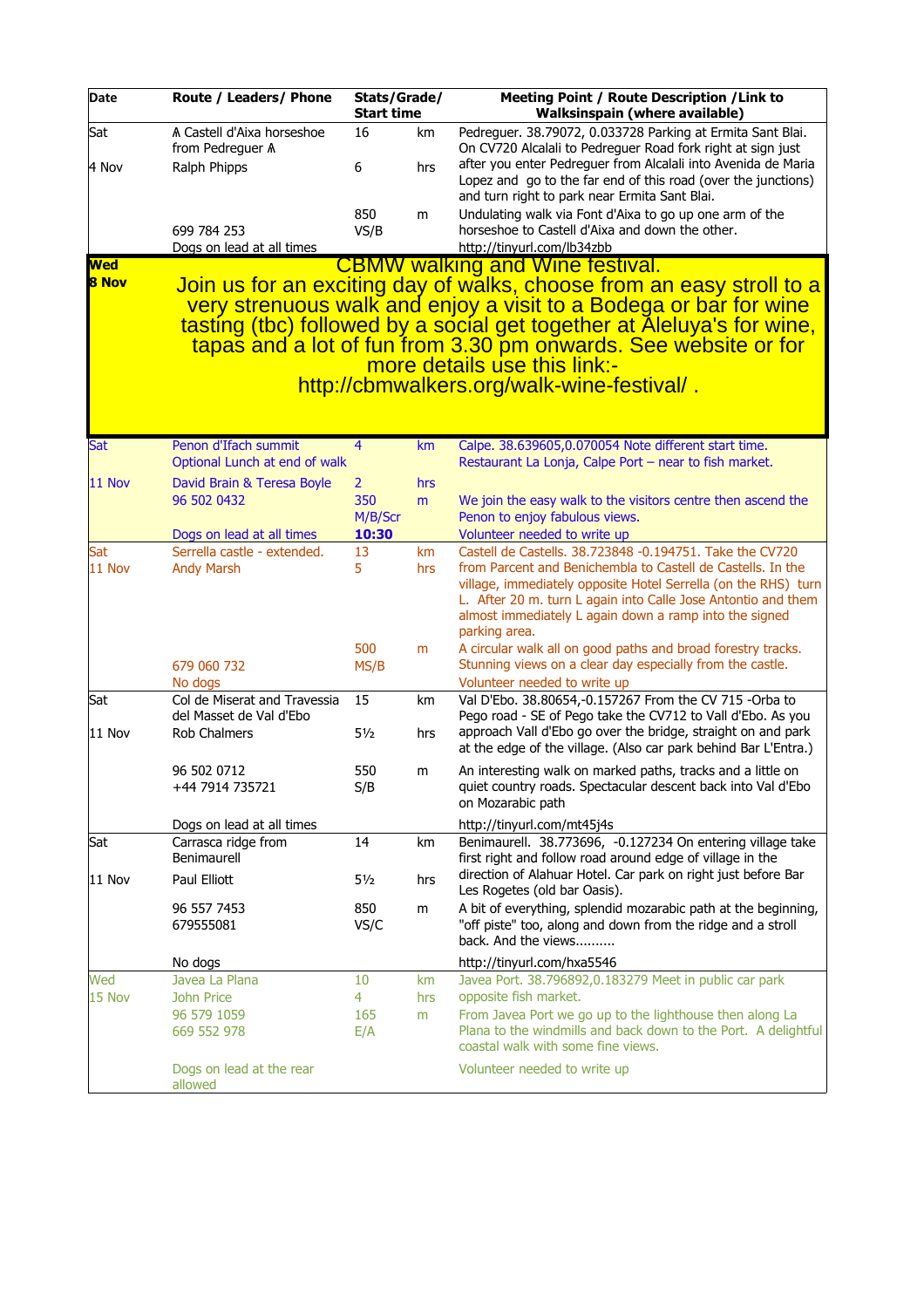| Date          | Route / Leaders/ Phone                                                                | Stats/Grade/<br><b>Start time</b> |           | <b>Meeting Point / Route Description / Link to</b><br><b>Walksinspain (where available)</b>                                                                                                                                                                                                                                                |  |  |
|---------------|---------------------------------------------------------------------------------------|-----------------------------------|-----------|--------------------------------------------------------------------------------------------------------------------------------------------------------------------------------------------------------------------------------------------------------------------------------------------------------------------------------------------|--|--|
| Wed<br>15 Nov | A La Muntanya Sud d'Alcala<br>and part Forada Ridge A<br>Carol Harbach                | 15<br>41/2                        | km<br>hrs | Alcala de la Jovada. 38.79408, -0.25385. Park at edge of<br>village near swimming pool. From the Orba to Pego road near<br>Pego take the CV712 signed to Vall d'Ebo. Continue past Vall<br>d'Ebo to Alcala de la Jovada.                                                                                                                   |  |  |
|               | 96 597 7139<br>629 283 186                                                            | 400<br>MS/B                       | m         | A lovely walk over wide tracks, a short section of road and<br>marked paths. The walk visits a nevera, a landing strip and<br>part of the Forada ridge with splendid views of the Gallinera<br>valley.                                                                                                                                     |  |  |
|               | No dogs                                                                               |                                   |           | http://tinyurl.com/z3f5v25                                                                                                                                                                                                                                                                                                                 |  |  |
| Wed<br>15 Nov | 5000 Steps<br><b>Geoff Ellis</b>                                                      | 15<br>$5\frac{1}{2}$              | km<br>hrs | Benimaurell. 38.773696,-0.127234 On entering village take<br>first right and follow road around edge of village in the<br>direction of Alahuar Hotel. Car park on right just before Bar<br>Les Rogetes (old bar Oasis).                                                                                                                    |  |  |
|               | 96 642 6488<br>696 032 882                                                            | 800<br>S/B                        | m         | The classic mozarabic trail route with three steep descents<br>and ascents to the Rio Ebo, Barranco del Infierno and<br>Barranco de Racons.                                                                                                                                                                                                |  |  |
|               | Dogs on lead at all times                                                             |                                   |           | http://tinyurl.com/hgk62e4                                                                                                                                                                                                                                                                                                                 |  |  |
| Wed<br>15 Nov | A Alt de Xap to Forat A<br>Jon Lyons                                                  | 15<br>6                           | km<br>hrs | Benirrama. 38.830598,-0.196348. Take CV700 from Pego,<br>direction Planes and turn left to village at km 46.5. Turn right<br>as you enter the village to parking area.                                                                                                                                                                     |  |  |
|               | 96 283 9953<br>686 148 704                                                            | 650<br>S/C/Scr                    | m         | Scramble can be avoided using mozarabic path.                                                                                                                                                                                                                                                                                              |  |  |
|               | Dogs on lead at all times                                                             |                                   |           | Volunteer needed to write up                                                                                                                                                                                                                                                                                                               |  |  |
| Sat           | Benissa - Moli del quisi                                                              | 10                                | km        | Meet at Bar Frau car park on the edge of Benissa on the N332.                                                                                                                                                                                                                                                                              |  |  |
| 18 Nov        | <b>Barry Carter</b><br>634 349 019                                                    | 3<br>260<br>M/A                   | hrs<br>m  | A circular walk from Bennissa to the restored mill, then back<br>to town. The last 20 minutes is all up but will be taken at a                                                                                                                                                                                                             |  |  |
|               |                                                                                       |                                   |           | gentle pace.                                                                                                                                                                                                                                                                                                                               |  |  |
| Sat           | Dogs on a lead at all times<br>Jalon Parcent circuit (A) via<br>col de rates extended | 10:30<br>16                       | km        | Volunteer needed to write up<br>Jalon 38.744193, -0.017402. Car park under trees opposite<br>Alleluya Bar at Information Office.                                                                                                                                                                                                           |  |  |
| 18 Nov        | <b>Martin Dunkley</b>                                                                 | $5\frac{1}{2}$                    | hrs       |                                                                                                                                                                                                                                                                                                                                            |  |  |
|               | 635 113 988 or<br>+447966466175                                                       | 450<br>MS/B                       | m         | Route mainly on tracks, some country roads, and mainly<br>marked paths. Magnificent views from the col and a wonderful<br>return when the almond blossom is in bloom.                                                                                                                                                                      |  |  |
|               | No dogs                                                                               |                                   |           | http://tinyurl.com/m57p488                                                                                                                                                                                                                                                                                                                 |  |  |
| Sat<br>18 Nov | A Cocoll Summit Route B A<br>Rob Chalmers                                             | 16<br>6                           | km<br>hrs | Benichembla. 38.753949,-0.111884. Bar Bon Aire,<br>Benichembla on CV720 between Parcent and Castell de<br>Castells                                                                                                                                                                                                                         |  |  |
|               | 96 502 0712<br>+44 7914 735721                                                        | 730<br>S/B                        | m         | A picturesque route to the summit (1048m) with breathtaking<br>views over the barranco.del Gallistero to the Serrella and<br>Alfaro ridges.                                                                                                                                                                                                |  |  |
|               | No dogs                                                                               |                                   |           | Volunteer needed to write up                                                                                                                                                                                                                                                                                                               |  |  |
| Sat           | Tarbena / Algar valley circuit<br>(Experienced Walkers Only)                          | 21                                | km        | Tarbena 38.695027, - 0.103789 From CV715 Tarbena /<br>Parcent road turn into car park                                                                                                                                                                                                                                                      |  |  |
| 18 Nov        | Mary Gough                                                                            | 6                                 | hrs       | near childrens' play area in Tarbena                                                                                                                                                                                                                                                                                                       |  |  |
|               | 96 583 5333<br>655 676 118                                                            | 1,000<br>VS/C/X                   | m         | A beautiful walk through some of the Algar valley, a long<br>ascent upto the Carrascal ridge and enjoy the impressive<br>scenery on the return route.                                                                                                                                                                                      |  |  |
|               | Dogs on lead at all times                                                             |                                   |           | Volunteer needed to write up                                                                                                                                                                                                                                                                                                               |  |  |
| Wed           | Olta canal circuit                                                                    | $\overline{7}$                    | km        | Olta Campsite, Above Calpe Railway Station N332 Calpe exit.                                                                                                                                                                                                                                                                                |  |  |
| 22 Nov        | <b>Anthony Clark</b>                                                                  | 3                                 | hrs       | Follow road past Calpe Railway Station, Follow signs to<br>Campsite.                                                                                                                                                                                                                                                                       |  |  |
|               | 96 584 0145<br>609 655 672                                                            | 280<br>М                          | m         | Varied walk almost all on forestry tracks At one point the track<br>goes from forest track to small path, then down a steep rocky<br>section where you might need to use your hands to steady<br>yourself. Taken at a moderate pace. Wonderful Views. (This is<br>the reverse of Jean Russell's Moonlight walk in the summer<br>programme) |  |  |
|               | Dogs on a lead at all times                                                           |                                   |           | Volunteer needed to write up                                                                                                                                                                                                                                                                                                               |  |  |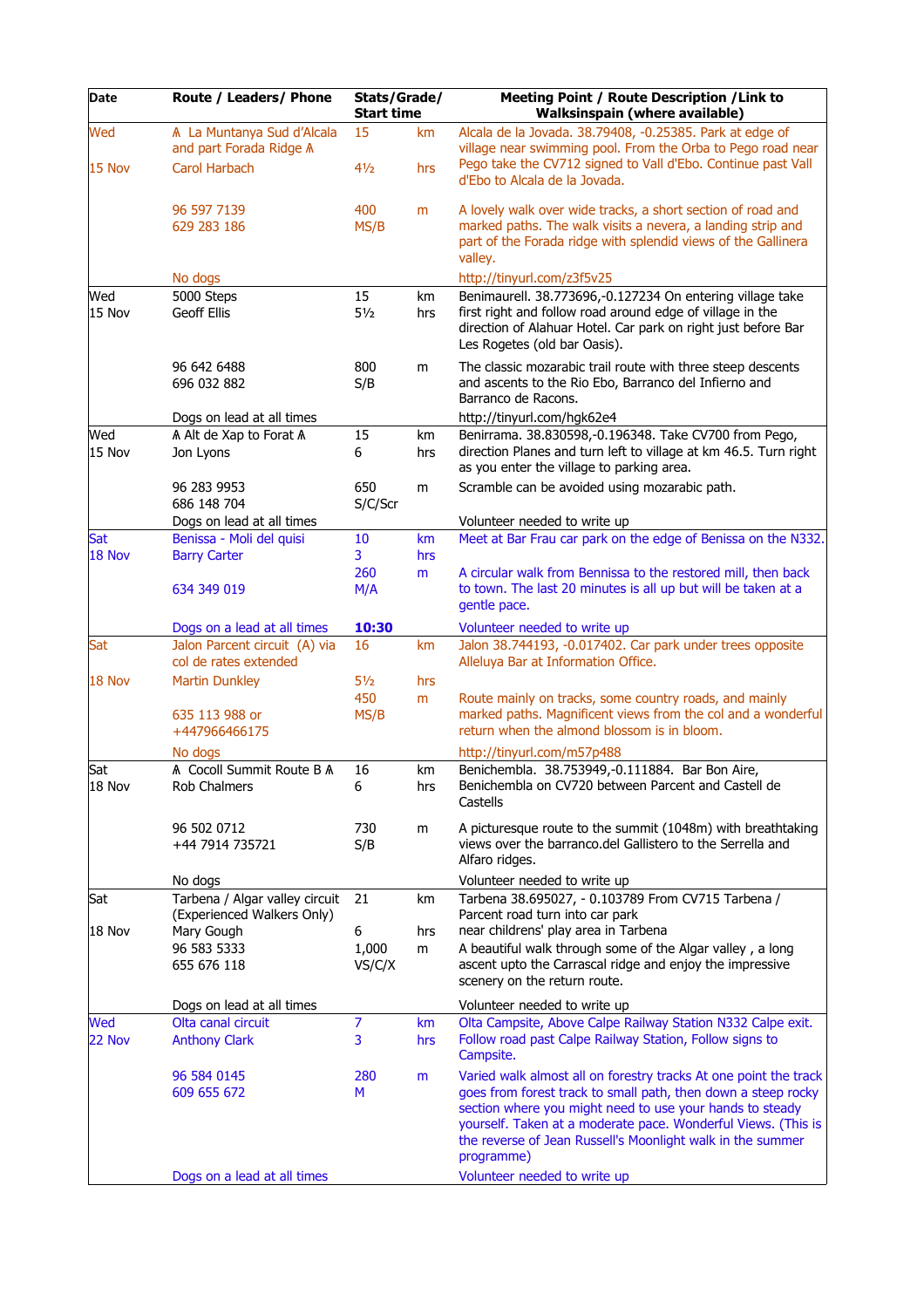| Date          | Route / Leaders/ Phone                                  | Stats/Grade/<br><b>Start time</b> |           | Meeting Point / Route Description / Link to<br><b>Walksinspain (where available)</b>                                                                                                                                                                                                                                                                                  |  |  |
|---------------|---------------------------------------------------------|-----------------------------------|-----------|-----------------------------------------------------------------------------------------------------------------------------------------------------------------------------------------------------------------------------------------------------------------------------------------------------------------------------------------------------------------------|--|--|
| Wed<br>22 Nov | <b>Foyes Valley Extended</b><br><b>Christine Acton</b>  | 13<br>$5\frac{1}{2}$              | km<br>hrs | Castell de Castells. 38.72702, -0.193832 As you enter the<br>village take the second left (look for CBMW sign and/or<br>sweeper directing traffic) and park at the cemetery.                                                                                                                                                                                          |  |  |
|               | 96 648 2338<br>619 490 401                              | 420<br>MS/B                       | m         | Varied walk including Castell de Castells village, Barranc de<br>les Foies and La Llacuna refugio. Climb up from cemetery on<br>mozarabic trail to LLacuna refugio and back round to Castells.<br>PACE ON UPHILL SECTIONS WILL BE SLOW WITH STOPS.                                                                                                                    |  |  |
|               | Dogs on lead at all times                               |                                   |           | Volunteer needed to write up                                                                                                                                                                                                                                                                                                                                          |  |  |
| Wed<br>22 Nov | Around and about Castells<br>Ann Price<br>Angie Elliott | 16<br>$5\frac{1}{2}$              | km<br>hrs | Benichembla. 38.750579, -0.158159. Bridge at 4.5 km past<br>Benichembla on Castell de Castells road CV720.                                                                                                                                                                                                                                                            |  |  |
|               | Ann 646 716 303<br>Angie 646 930 990                    | 550<br>S/B                        | m         | A varied walk with all the hard work done before a late lunch<br>stop. Mix of old and new trails, with a steep ascent out of<br>Castells and then a fairly easy descent back to the cars along<br>good tracks with some lovely views along the way.                                                                                                                   |  |  |
|               | No dogs                                                 |                                   |           | http://tinyurl.com/zcaubhd                                                                                                                                                                                                                                                                                                                                            |  |  |
| Wed<br>22 Nov | Els Frares - Serrella Ridge<br>Mary Gough               | 15<br>6                           | km<br>hrs | Facheca, CV720 in Facheca take L turn signed Quatretondeta,<br>CV754 ,almost immediately turn L and follow up to end of<br>surfaced road and park near a ruin.                                                                                                                                                                                                        |  |  |
|               | 96 583 5333<br>655 676 118                              | 950<br>VS / C / Scr               | m         | A winding ascent leads upwards to these impressive rock<br>pinnacles ' Els Frares ' then onto the ridge and return down<br>the valley below Pla de la Casa                                                                                                                                                                                                            |  |  |
|               | Dogs on lead at all times                               |                                   |           | http://tinyurl.com/n3h9d68                                                                                                                                                                                                                                                                                                                                            |  |  |
| Sat<br>25 Nov | Forada Ridge Circuit<br><b>Martin Dunkley</b>           | 10<br>$\overline{3}$              | km<br>hrs | Benissiva. 38.819540,-0.225273. Park behind Co-op in<br>Benissiva (on right just as you enter the village) CV700 km<br>53.5 Pego to Planes road.                                                                                                                                                                                                                      |  |  |
|               | 635 113 988 or<br>+447966466175                         | 390<br>M/B                        | m         | A circuit of Forada ridge from Benissiva on good tracks with an<br>optional walk up to see the Forat (extra 70mtrs) or an<br>extended banana break for those wanting to recover. Fantastic<br>views down the Gallinera valley. There will be an optional<br>lunch at Ta Casa restaurant, details of menu and cost will<br>appear two weeks before walk in Stop Press. |  |  |
|               | No dogs                                                 |                                   |           | Volunteer needed to write up                                                                                                                                                                                                                                                                                                                                          |  |  |
| Sat           | A Caballo Verde Ridge<br>Clockwise from Benimaurell A   | 15                                | km        | Benimaurell. 38.773696,-0.127234 On entering village take<br>first right and follow road around edge of village in the                                                                                                                                                                                                                                                |  |  |
| 25 Nov        | <b>Sue Bonser</b>                                       | 5                                 | hrs       | direction of Alahuar Hotel. Car park on right just before Bar<br>Les Rogetes (old bar Oasis).                                                                                                                                                                                                                                                                         |  |  |
|               | 627 269 919                                             | 500<br>MS/B/Scr                   | m         | Walk starts through the village of Benimaurell, then onto lower<br>flanks of the mountain with spectacular views seaward. After<br>which we ascend to the ridge and turn inland traversing this<br>majestic undulating ridgeline. With picnic lunch over, there is<br>a more moderate gradient for the route back down to the<br>start. (Excluding peñons).           |  |  |
|               | No dogs                                                 |                                   |           | Volunteer needed to write up                                                                                                                                                                                                                                                                                                                                          |  |  |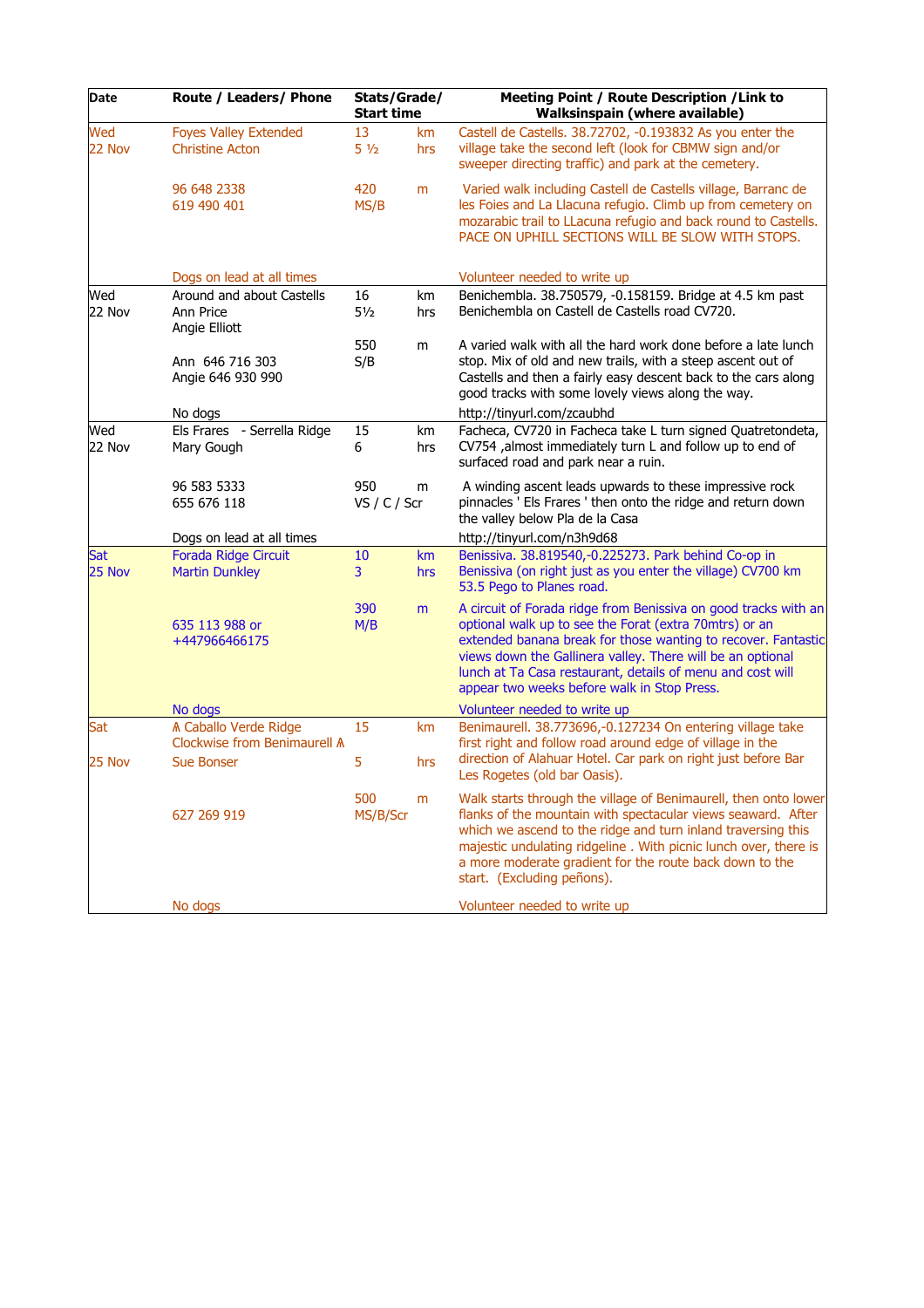| Date          | Route / Leaders/ Phone                                        | Stats/Grade/<br><b>Start time</b> |           | <b>Meeting Point / Route Description / Link to</b><br><b>Walksinspain (where available)</b>                                                                                                                                                                                                                                                                                                                                                                                                                                                                                                                                                                                                                                                                                                                                                                                                                                                                                                  |  |  |
|---------------|---------------------------------------------------------------|-----------------------------------|-----------|----------------------------------------------------------------------------------------------------------------------------------------------------------------------------------------------------------------------------------------------------------------------------------------------------------------------------------------------------------------------------------------------------------------------------------------------------------------------------------------------------------------------------------------------------------------------------------------------------------------------------------------------------------------------------------------------------------------------------------------------------------------------------------------------------------------------------------------------------------------------------------------------------------------------------------------------------------------------------------------------|--|--|
| Sat<br>25 Nov | Montgo Denia X circuit from<br>Los Lagos<br><b>Brian Sear</b> | 10<br>5                           | km<br>hrs | Jesus Pobre. 38.801992, 0.094628 .Los Lagos. km 6 on CV735<br>between La Xara (near Denia) and Javea. Turn into Los Lagos,<br>then immediately left and park.                                                                                                                                                                                                                                                                                                                                                                                                                                                                                                                                                                                                                                                                                                                                                                                                                                |  |  |
|               | 634 369 693                                                   | 606<br>S/B                        | m         | The walk starts from Los Largos where there is plenty of<br>parking. A gentle ascent for 20 minutes through the wooded<br>area behind Los Largos before reaching the gully. The gully is<br>a steep climb of about 1 hour with sections of loose stones in<br>places. Once at the top the walk continues with a gentle climb<br>on good tracks. The final ascent becomes a little steeper on a<br>very rocky path of the "pointy type" often experienced in this<br>area. So sticks are a help. Spectacular views from the cross<br>towards both Javea and Denia. Cameras a must. The descent<br>initially follows the same rocky path down until it becomes a<br>gentle descent on good paths. The final section is very scree<br>like where again sticks would be a plus. Note this walk is very<br>weather dependent as Montgó often has a "hat" even when<br>the weather is good elsewhere. The walk may need to be<br>modified if this is the case to miss the final ascent to the top. |  |  |
|               | No dogs                                                       |                                   |           | Volunteer needed to write up                                                                                                                                                                                                                                                                                                                                                                                                                                                                                                                                                                                                                                                                                                                                                                                                                                                                                                                                                                 |  |  |
| Sat           | A Sanchet Summit<br>(Experienced Walkers Only) A              | 16                                | km        | Polop Helipad. 38.615675, -0.149621 From main roundabout<br>in Polop take exit on CV715 signed La Nucia, continue up to                                                                                                                                                                                                                                                                                                                                                                                                                                                                                                                                                                                                                                                                                                                                                                                                                                                                      |  |  |
| 25 Nov        | David Shaw                                                    | 6                                 | hrs       | meet roundabout on CV70 and take exit Avd. Balco de Ponoig<br>follow up towards base of Ponoch and park on large car park<br>nearwater depositer/ helipad                                                                                                                                                                                                                                                                                                                                                                                                                                                                                                                                                                                                                                                                                                                                                                                                                                    |  |  |
|               | 678 763 745                                                   | 1,100<br>m<br>VS/C/Scr/X          |           | An alternative ascent to this iconic summit - up, up and up for<br>some spectacular views - an interesting animal path leads to<br>the Sanchet circuit and return through a forest trail.                                                                                                                                                                                                                                                                                                                                                                                                                                                                                                                                                                                                                                                                                                                                                                                                    |  |  |
|               | Mountain dogs only!                                           |                                   |           | http://tinyurl.com/lhqnljx                                                                                                                                                                                                                                                                                                                                                                                                                                                                                                                                                                                                                                                                                                                                                                                                                                                                                                                                                                   |  |  |
| Wed<br>29 Nov | Low Olta circuit from Lleus<br>Annette and Tony Shaw          | 12<br>$\overline{4}$              | km<br>hrs | <b>Lleus Plaza</b>                                                                                                                                                                                                                                                                                                                                                                                                                                                                                                                                                                                                                                                                                                                                                                                                                                                                                                                                                                           |  |  |
|               | +44 7974 949 440                                              | 320<br>M/B                        | m         | Easy walk round Olta track defined path up from Lleus<br>excellent views                                                                                                                                                                                                                                                                                                                                                                                                                                                                                                                                                                                                                                                                                                                                                                                                                                                                                                                     |  |  |
|               | Dogs on a lead at all times<br><b>Tollos Circuit</b>          | 13                                |           | Volunteer needed to write up                                                                                                                                                                                                                                                                                                                                                                                                                                                                                                                                                                                                                                                                                                                                                                                                                                                                                                                                                                 |  |  |
| Wed<br>29 Nov | <b>Carol Harbach</b>                                          | 5                                 | km<br>hrs | Tollos. 38.755355 -0.274124. Take the CV720 through Castell<br>de Castells and past Famorca, Facheca and soon afterwards<br>there is a turn to the right to the village of Tollos. Take this<br>and just before reaching the village park on the right in the<br>car park behind a small recreation area.                                                                                                                                                                                                                                                                                                                                                                                                                                                                                                                                                                                                                                                                                    |  |  |
|               | 96 597 7139<br>629 283 186                                    | 300<br>MS/B                       | m         | Varied walk almost all on forestry tracks with short riverbed<br>stretch and one mozarabic path. Taken at a moderate pace.                                                                                                                                                                                                                                                                                                                                                                                                                                                                                                                                                                                                                                                                                                                                                                                                                                                                   |  |  |
|               | No dogs                                                       |                                   |           | http://tinyurl.com/ko7bcmf                                                                                                                                                                                                                                                                                                                                                                                                                                                                                                                                                                                                                                                                                                                                                                                                                                                                                                                                                                   |  |  |
| Wed<br>29 Nov | Sierra Gallinera<br>Jon Lyons                                 | 16<br>$5\frac{1}{2}$              | km<br>hrs | Oliva. 38.923135,-0.124508 Meet near petrol station at north<br>end of Oliva to drive to start of walk.                                                                                                                                                                                                                                                                                                                                                                                                                                                                                                                                                                                                                                                                                                                                                                                                                                                                                      |  |  |
|               | 96 283 9953                                                   | 810                               | m         | Penya Covatelles, Penya dels Frares, down to Forna return via                                                                                                                                                                                                                                                                                                                                                                                                                                                                                                                                                                                                                                                                                                                                                                                                                                                                                                                                |  |  |
|               | 686 148 704                                                   | VS/C                              |           | Pujada de Gualte                                                                                                                                                                                                                                                                                                                                                                                                                                                                                                                                                                                                                                                                                                                                                                                                                                                                                                                                                                             |  |  |
|               | Dogs on lead at all times                                     |                                   |           | http://tinyurl.com/lab9qyy                                                                                                                                                                                                                                                                                                                                                                                                                                                                                                                                                                                                                                                                                                                                                                                                                                                                                                                                                                   |  |  |
| Sat           | Lliber to Senja via the hidden<br>valley                      | 13                                | km        | Lliber Square next to Church                                                                                                                                                                                                                                                                                                                                                                                                                                                                                                                                                                                                                                                                                                                                                                                                                                                                                                                                                                 |  |  |
| 2 Dec         | <b>Barry Carter</b>                                           | 5                                 | hrs       |                                                                                                                                                                                                                                                                                                                                                                                                                                                                                                                                                                                                                                                                                                                                                                                                                                                                                                                                                                                              |  |  |
|               |                                                               | 375                               | m         | A circular walk on good track/paths from Lliber to Senja via<br>the hidden valley then back to Lliber.                                                                                                                                                                                                                                                                                                                                                                                                                                                                                                                                                                                                                                                                                                                                                                                                                                                                                       |  |  |
|               | 634 349 019<br>No dogs                                        | M/B                               |           | Volunteer needed to write up                                                                                                                                                                                                                                                                                                                                                                                                                                                                                                                                                                                                                                                                                                                                                                                                                                                                                                                                                                 |  |  |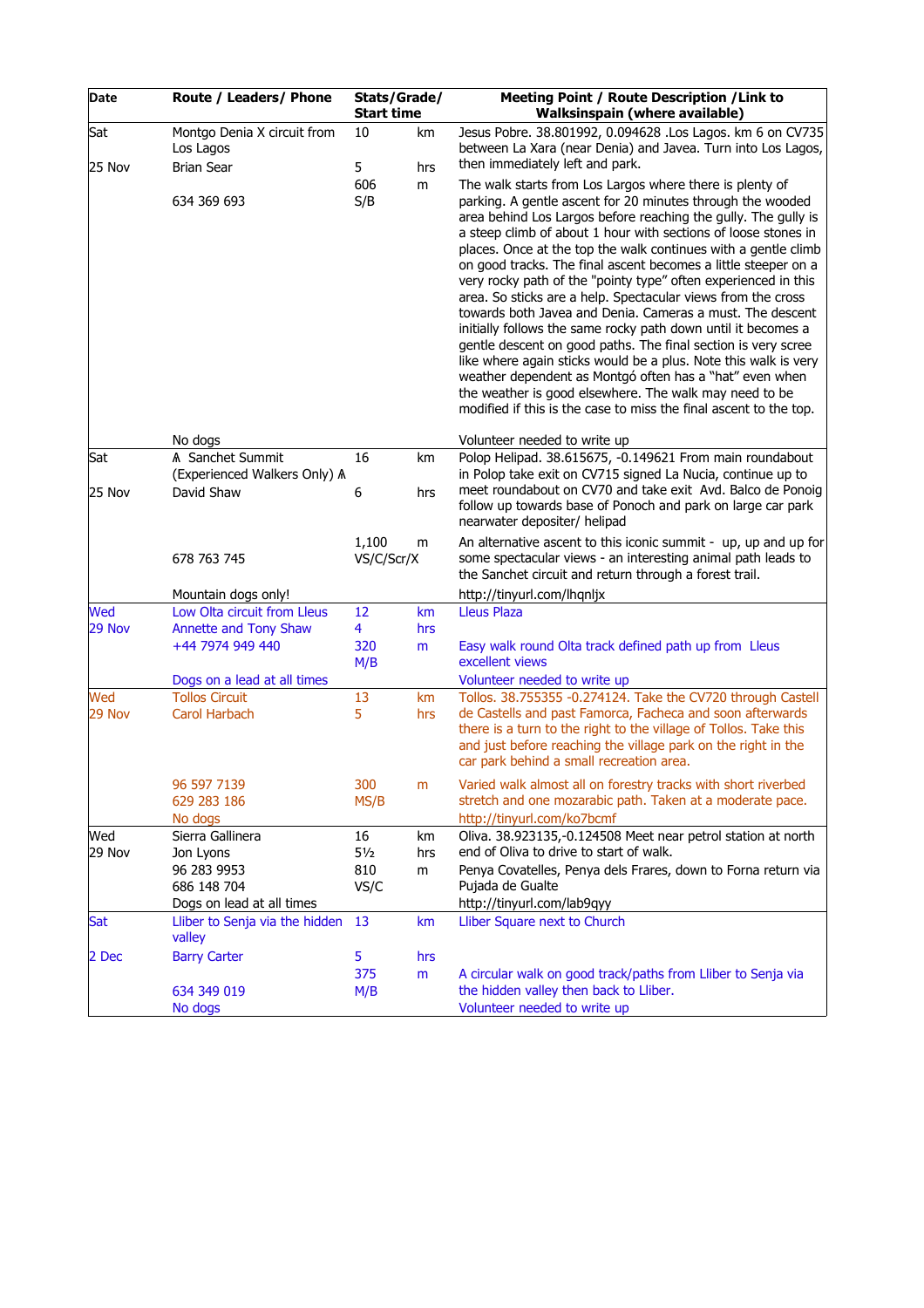| Date         | Route / Leaders/ Phone                                                                                                                                           | Stats/Grade/<br><b>Start time</b> |                | Meeting Point / Route Description / Link to<br><b>Walksinspain (where available)</b>                                                                                                                                                                                                                                                                                                                                                                                                                                     |  |  |  |
|--------------|------------------------------------------------------------------------------------------------------------------------------------------------------------------|-----------------------------------|----------------|--------------------------------------------------------------------------------------------------------------------------------------------------------------------------------------------------------------------------------------------------------------------------------------------------------------------------------------------------------------------------------------------------------------------------------------------------------------------------------------------------------------------------|--|--|--|
| Sat<br>2 Dec | Jesus Pobre Circuit of<br>Antiquity<br><b>Colin Read</b>                                                                                                         | 9<br>4                            | km<br>hrs      | Jesus Pobre 38.798242, 0.083991 From CV738 at edge of<br>village, turn into C' Pare Pere opposite buildings of Sabadell<br>Solbank. Continue into C' Major, turn 1st L into C' Atmetllers, L<br>at junction into C' Pinaret. Park on road or gravel car park on<br>R.                                                                                                                                                                                                                                                    |  |  |  |
|              | 0044 7922 654 693<br>0044 7763 522 968                                                                                                                           | 210<br>MS/C                       | m              | Mostly paths & tracks, through attractive countryside, via<br>several locations of antiquarian interest. With short steep<br>ascents to the Molins & up slopes below Coll de Pous. The<br>descent from the Molins via new paths is steep, with awkward<br>steps down bancals, over rough & sometimes scratchy terrain.<br>Good level of agility required!                                                                                                                                                                |  |  |  |
|              | Dogs on a lead at all times                                                                                                                                      |                                   |                | Volunteer needed to write up                                                                                                                                                                                                                                                                                                                                                                                                                                                                                             |  |  |  |
| Sat          | Alcada de la Jovada via Forada 15<br>ridge - the easier route                                                                                                    |                                   | km             | Benissiva. 38.819540,-0.225273. Park behind Co-op in<br>Benissiva (on right just as you enter the village) CV700 km<br>53.5 Pego to Planes road.                                                                                                                                                                                                                                                                                                                                                                         |  |  |  |
| 2 Dec        | David Harbach                                                                                                                                                    | 5                                 | hrs            |                                                                                                                                                                                                                                                                                                                                                                                                                                                                                                                          |  |  |  |
|              | 96 597 7139<br>608 304 342                                                                                                                                       | 650<br>S/B                        | m              | Two different mozarabic paths to and from the ridge - very<br>impressive. Route over quiet roads, tracks and paths. You visit<br>an impressive nevera (ice house), a cave house on the ridge<br>and the Forat (stone arch). Wonderful views of the Vall de<br>Gallinera.                                                                                                                                                                                                                                                 |  |  |  |
|              | Dogs on a lead at all times                                                                                                                                      |                                   |                | http://tinyurl.com/y8w32den                                                                                                                                                                                                                                                                                                                                                                                                                                                                                              |  |  |  |
| Wed<br>6 Dec | <b>Llieber Loop</b><br><b>John McClelland</b>                                                                                                                    | 11<br>4<br>200                    | km<br>hrs<br>m | Jalon 38.744193,-0.017402. Car park under trees opposite<br>Alleluya Bar at Information Office.                                                                                                                                                                                                                                                                                                                                                                                                                          |  |  |  |
|              | 646 310 164                                                                                                                                                      | М                                 |                |                                                                                                                                                                                                                                                                                                                                                                                                                                                                                                                          |  |  |  |
|              | No dogs                                                                                                                                                          |                                   |                | Volunteer needed to write up                                                                                                                                                                                                                                                                                                                                                                                                                                                                                             |  |  |  |
| Wed          | Dry Waterfall Walk                                                                                                                                               | 12                                | km             | <b>Lleus Plaza</b>                                                                                                                                                                                                                                                                                                                                                                                                                                                                                                       |  |  |  |
| 6 Dec        | Tony & Annette Shaw                                                                                                                                              | 5                                 | hrs            |                                                                                                                                                                                                                                                                                                                                                                                                                                                                                                                          |  |  |  |
|              | +44 7974 949 440                                                                                                                                                 | 455<br>MS/C/Scr                   | m              | Lleus to Tossel de Pinos via Barranc with waterfall scramble                                                                                                                                                                                                                                                                                                                                                                                                                                                             |  |  |  |
|              | No dogs                                                                                                                                                          |                                   |                | Volunteer needed to write up                                                                                                                                                                                                                                                                                                                                                                                                                                                                                             |  |  |  |
| Wed<br>6 Dec | Val d'Ebo figure of 8<br>David Harbach                                                                                                                           | 18<br>$5\frac{1}{2}$              | km<br>hrs      | Pego, 38.838379, -0.121313. Plaza del Metge Almela, above Pla<br>de la Font, Paseo Cervantes Plaza. Approaching Pego from:--<br>Orba on CV715 turn L after PEGO town sign (large steel pylon<br>on corner) into wide road. Continue to Stop sign and you're<br>there. - El Vergel/N332 on CV700 turn R at 2nd island signed<br>Adsubia. Straight on over two islands, L at 'T' junction, pass<br>Mercadona on LHS, straight on at next island, straight on at<br>Stop sign, R immediately after college and you're there |  |  |  |
|              | 96 597 7139<br>608 304 342<br>No dogs                                                                                                                            | 800<br>S/B                        | m              | Walk with lovely views along good tracks into the village and<br>back down to Pego.<br>http://tinyurl.com/kz2qrsm                                                                                                                                                                                                                                                                                                                                                                                                        |  |  |  |
| Wed          | Serella & Alt de Alt                                                                                                                                             | 14                                | km             | Quatretondeta. 38.725072,-0.31457 Km 5 on CV 754 Fachega                                                                                                                                                                                                                                                                                                                                                                                                                                                                 |  |  |  |
| 6 Dec        | Jon Lyons                                                                                                                                                        | 5                                 | hrs            | to Quarrotondeta road                                                                                                                                                                                                                                                                                                                                                                                                                                                                                                    |  |  |  |
|              | 96 283 9953<br>686 148 704                                                                                                                                       | 988<br>VS/C                       | m              | Back in program after 15 yrs this walk contains the last two<br>summits of the Serra Xorta. A gentle climb up to Font Roja<br>then a ridge walk then back down to another font and back to<br>village.                                                                                                                                                                                                                                                                                                                   |  |  |  |
|              | Dogs on a lead at all times                                                                                                                                      |                                   |                | http://tinyurl.com/lxxkve9                                                                                                                                                                                                                                                                                                                                                                                                                                                                                               |  |  |  |
|              |                                                                                                                                                                  |                                   |                | Thursday 7th December Christmas Dinner at 7.30 Hotel Ramis in Ondara. Cost 25€. Menu to be published on website                                                                                                                                                                                                                                                                                                                                                                                                          |  |  |  |
|              | later. Rooms are available from 53 euros for those who wish to stay over they have a good website (http://hotelramis.com/)<br>with all the relevant information. |                                   |                |                                                                                                                                                                                                                                                                                                                                                                                                                                                                                                                          |  |  |  |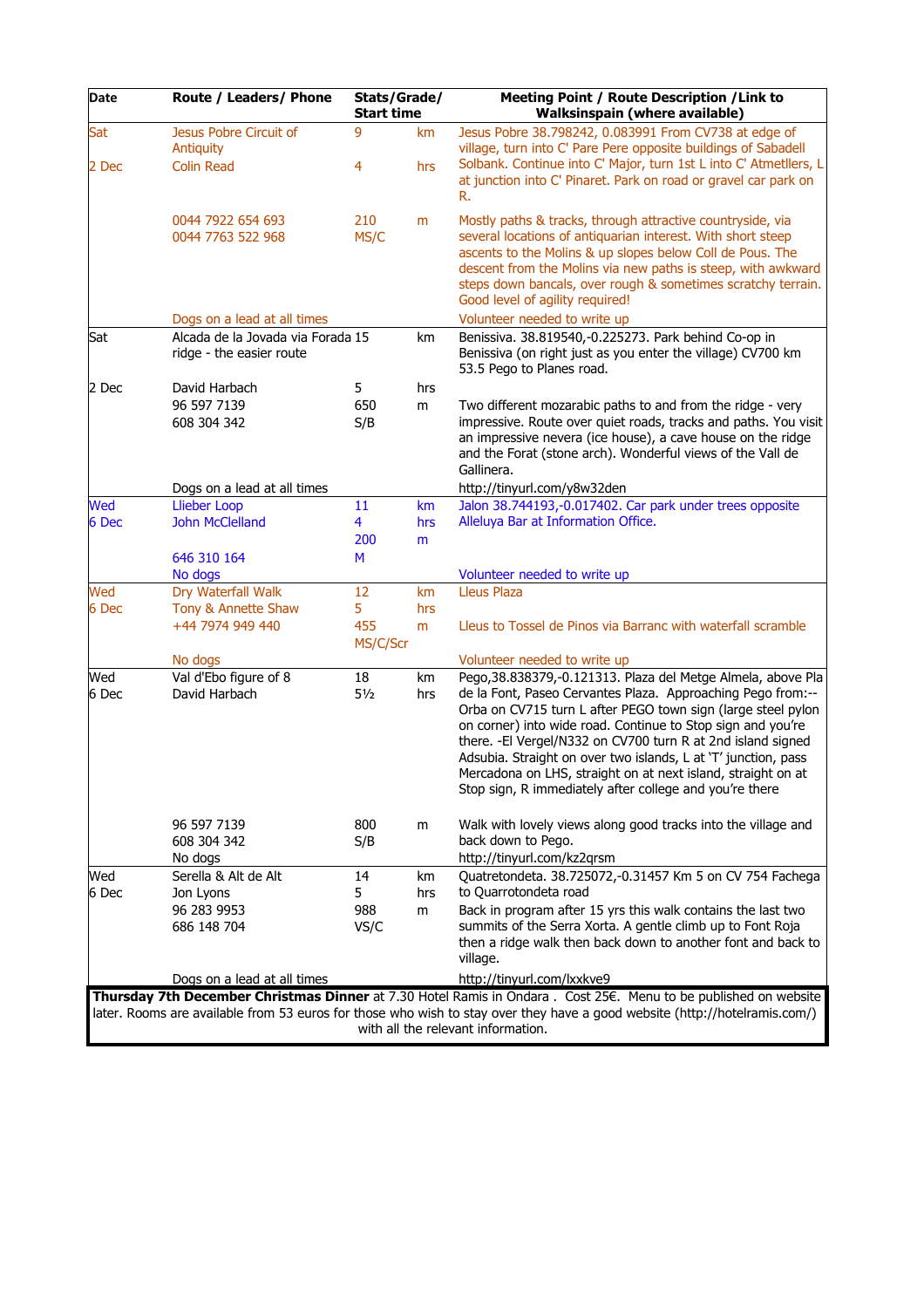| Date          | Route / Leaders/ Phone                                              | Stats/Grade/<br><b>Start time</b> |           | <b>Meeting Point / Route Description / Link to</b><br><b>Walksinspain (where available)</b>                                                                                                                                                                                                                                                                                                                                                                      |  |  |
|---------------|---------------------------------------------------------------------|-----------------------------------|-----------|------------------------------------------------------------------------------------------------------------------------------------------------------------------------------------------------------------------------------------------------------------------------------------------------------------------------------------------------------------------------------------------------------------------------------------------------------------------|--|--|
| Sat<br>9 Dec  | A Segaria Western end from<br>Monte Pego A<br>David Harbach         | 9<br>5.                           | km<br>hrs | El Verger. 38.851133,-0.040764 In the second car park at the<br>entrance to the Urbanisation Monte Pego off the CV700 El<br>Verger-Pego road. Approx. 4 km after leaving the N332.<br>Urbanisation. on left. Short drive to start and finish of walk.                                                                                                                                                                                                            |  |  |
|               | 96 597 7139<br>608 304 342                                          | 350<br>M/B                        | m         | Rough track from top of Monte Pego Urbanisation, then<br>joining road to a font before climbing up a steep path leading<br>to the Segaria ridge with great views. Steep rough descent<br>from radio masts to lunch stop in Benimelli. Through village to<br>a rough track leading round the western end of Segaria and a<br>mix of road and rough track returning to the parking area.                                                                           |  |  |
| Sat           | No dogs<br>Barranco de Dalt (Galistero)                             | 11                                | km        | Volunteer needed to write up<br>Benichembla. 38.750579,-0.158159, CV720, Benichembla-                                                                                                                                                                                                                                                                                                                                                                            |  |  |
| 9 Dec         | and Clot de la Llacuna circuit<br><b>Ralph Phipps</b>               | $5\frac{1}{2}$                    | hrs       | Castell de Castells road. Park at bridge 4 1/2 km beyond<br>Benichembla. Park at side of road, not below bridge.                                                                                                                                                                                                                                                                                                                                                 |  |  |
|               | 699 784 253<br>No dogs                                              | 550<br>MS/B/Scr                   | m         | Sustained scramble up barranco, then mostly broad track via<br>a sunken llacuna (depression).<br>Volunteer needed to write up                                                                                                                                                                                                                                                                                                                                    |  |  |
| Sat<br>9 Dec  | Costera de Baladres<br>John Male                                    | 16<br>$5\frac{1}{2}$              | km<br>hrs | Beniali. 38.821972,-0.220006 Take the CV700 from Pego<br>towards Planes and park in the car park on your left just<br>before you enter Beniali.                                                                                                                                                                                                                                                                                                                  |  |  |
|               | 678 351 576                                                         | 600<br>S/B                        | m         | Our route takes us on the north side of the Vall de Gallinera,<br>all on marked paths and tracks and a stretch of country road<br>in the middle section where you're not likely to see any<br>vehicles. The wonderful views are well worth the effort.                                                                                                                                                                                                           |  |  |
|               | Dogs on lead at all times                                           |                                   |           | http://tinyurl.com/zfj4o2t                                                                                                                                                                                                                                                                                                                                                                                                                                       |  |  |
| Wed<br>13 Dec | Montgo west to the Iberian<br>settlement<br><b>Peter Christofis</b> | 9<br>4                            | km<br>hrs | Jesus Pobre. 38.801992, 0.094628.Los Lagos. km 6 on CV735<br>between La Xara (near Denia) and Javea. Turn into Los Lagos,<br>then immediately left and park.                                                                                                                                                                                                                                                                                                     |  |  |
|               | 607 707 064                                                         | 290<br>M/B                        | m         | A moderate ascent, then easy walking to the remains of an<br>Iberian settlement with views over Denia and Jesus Pobre.<br>Rough under foot at times                                                                                                                                                                                                                                                                                                              |  |  |
|               | Dogs on a lead at all times                                         |                                   |           | Volunteer needed to write up                                                                                                                                                                                                                                                                                                                                                                                                                                     |  |  |
| Wed           | Tormos to Isbert's Dam via Pla 12<br>de la Costera                  |                                   | km        | Tormos. 38.799124,-0.076498 Coming from the south (Orba)<br>on the CV715 at the outskirts of the village turn L (signposted<br>to Costera del Moll) into Calle Pozo. Take the next L (Carrer                                                                                                                                                                                                                                                                     |  |  |
| 13 Dec        | <b>Ralph Phipps</b>                                                 | 5                                 | hrs       | Val de Llaguart) and then take the 2nd turn on the RHS just<br>after the bins. Drive to the end opposite a plaza and turn L<br>into Avenguda Joan Carles I. Drive a few hundred metres<br>along this and park in the large car park on the LHS opposite<br>the public piscina.                                                                                                                                                                                   |  |  |
|               | 699 784 253                                                         | 470<br>MS/B                       | m         | A short level walk brings us to the foot of the Costera where<br>we follow a slightly overgrown mozarabic trail steadily<br>upwards for most of today's climb. Once on the Pla we follow<br>a rough track on the flanks of Mediodia before descending on<br>a good mozarabic trail towards Isbert's Dam which we reach<br>for lunch. A gently undulating return brings us through the<br>campo and back to Tormos.                                               |  |  |
|               | Dogs on lead at all times                                           |                                   |           | http://tinyurl.com/ms5updk                                                                                                                                                                                                                                                                                                                                                                                                                                       |  |  |
| Wed           | Jalon/Lliber ridges with cave<br>and scrambles                      | 14                                | km        | Jalon 38.744193,-0.017402. Car park under trees opposite<br>Alleluya Bar at Information Office.                                                                                                                                                                                                                                                                                                                                                                  |  |  |
| $13$ Dec      | Nic and Neil Laws<br>634 367 639<br>No dogs                         | 5<br>750<br>S/B/SCr               | hrs<br>m  | Head directly away from Jalon across terraces and steep track<br>to caves above Alcalali, then east across the ridge after a<br>steep scramble. Descend before the Castle D'Axia ridge,<br>coming back round to ascend under the meridian point up to<br>Tossal Gran with another steep scramble. Descend again<br>along well used mozarabic, turning off to a new path back to<br>the north side of Lliber and then onto Jalon.<br>Volunteer needed to write up |  |  |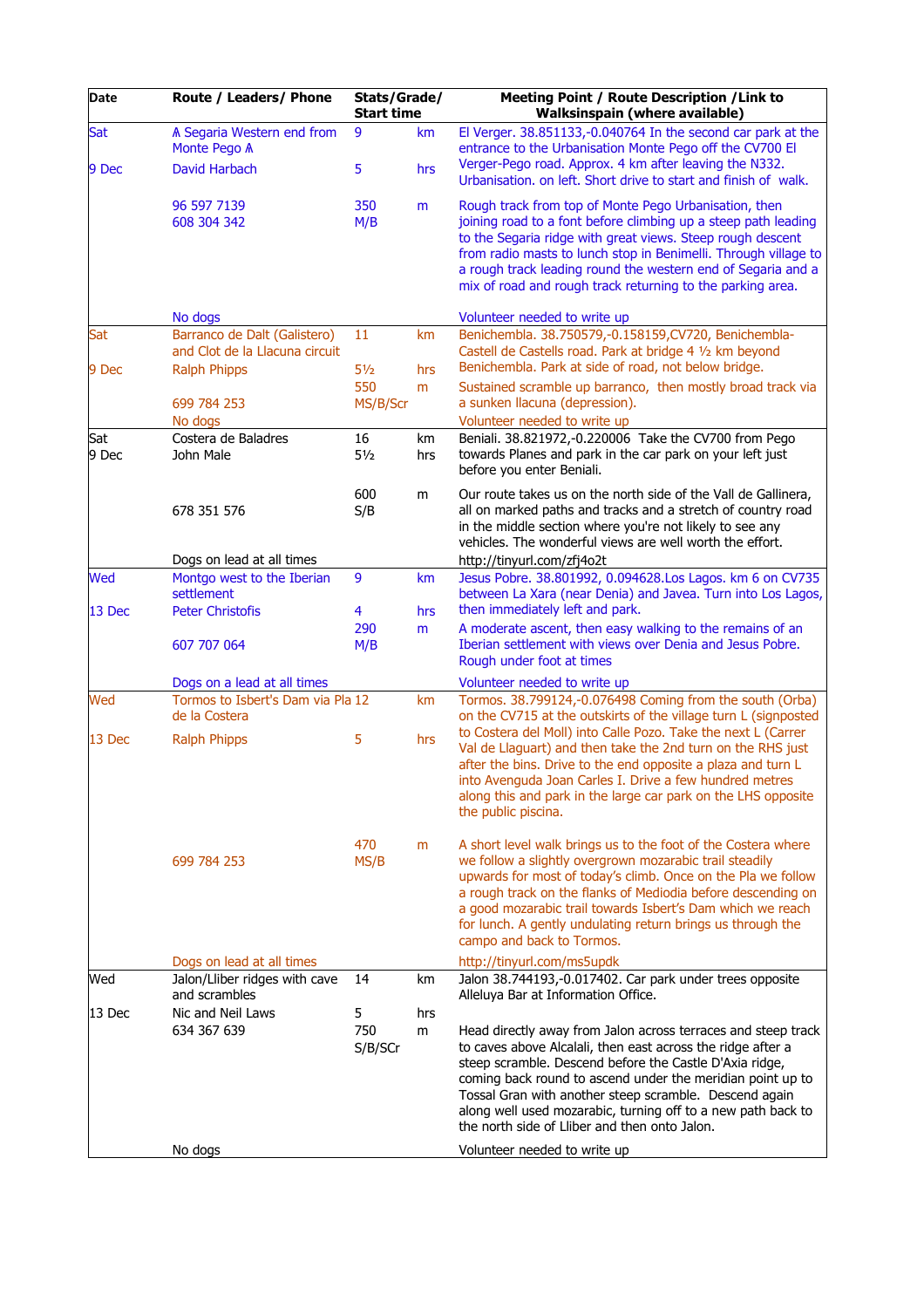| Date            | Route / Leaders/ Phone                                                                             | Stats/Grade/<br><b>Start time</b> |           | Meeting Point / Route Description / Link to<br><b>Walksinspain (where available)</b>                                                                                                                                                                                                                                                                                                                                                                                                                                                                                                                                                                  |
|-----------------|----------------------------------------------------------------------------------------------------|-----------------------------------|-----------|-------------------------------------------------------------------------------------------------------------------------------------------------------------------------------------------------------------------------------------------------------------------------------------------------------------------------------------------------------------------------------------------------------------------------------------------------------------------------------------------------------------------------------------------------------------------------------------------------------------------------------------------------------|
| Wed<br>13 Dec   | Val d'Ebo Circuit from Pego<br>Andy Marsh                                                          | 17<br>6                           | km<br>hrs | Pego. 38.838379,-0.121313 Plaza del Metge Almela, above<br>Pla de la Font, Paseo Cervantes Plaza. Approaching Pego<br>from:--Orba on CV715 turn L after PEGO town sign (large<br>steel pylon on corner) into wide road. Continue to Stop sign<br>and you're there. - El Vergel/N332 on CV700 turn R at 2nd<br>island signed Adsubia. Straight on over two islands, L at 'T'<br>junction, pass Mercadona on LHS, straight on at next island,<br>straight on at Stop sign, R immediately after college and<br>you're there                                                                                                                              |
|                 | 679 060 732<br>No dogs                                                                             | 725<br>S/B                        | m         | An interesting circuit all on well marked paths and tracks with<br>a small amount on quiet roads. Lovely views<br>http://tinyurl.com/kj7gzkb                                                                                                                                                                                                                                                                                                                                                                                                                                                                                                          |
| Sat<br>16 Dec   | El Somo from km7<br><b>Andy Marsh</b>                                                              | 12<br>4                           | km<br>hrs | Castell De Castells. 38.715545, -0.160783. Take the CV752<br>from Castells in the direction of Tarbena and turn R and park<br>on a track at road sign KM7. If you prefer to be away from the<br>main road continue along the track and park where<br>appropriate.                                                                                                                                                                                                                                                                                                                                                                                     |
|                 | 966432951<br>679060732                                                                             | 380<br>M/B                        | m         | A lovely circular walk with many stunning views                                                                                                                                                                                                                                                                                                                                                                                                                                                                                                                                                                                                       |
| Sat<br>16 Dec   | Dogs on a lead at all times<br>A Alfaro Circuit and summit<br>from Tollos A<br><b>Ralph Phipps</b> | 11<br>41/2                        | km<br>hrs | Volunteer needed to write up<br>Tollos. 38.755355 -0.274124. Take the CV720 through Castell<br>de Castells and past Famorca, Facheca and soon afterwards<br>there is a turn to the right to the village of Tollos. Take this                                                                                                                                                                                                                                                                                                                                                                                                                          |
|                 |                                                                                                    |                                   |           | and just before reaching the village park on the right in the<br>car park behind a small recreation area.                                                                                                                                                                                                                                                                                                                                                                                                                                                                                                                                             |
|                 | 699 784 253                                                                                        | 550<br>MS/B                       | m         | A moderate walk with steep ascent in great surroundings.<br>Circular route along the barranco Malafi and then up a steep<br>track to Alfaro summit with great panoramic views. Return<br>down good tracks.                                                                                                                                                                                                                                                                                                                                                                                                                                            |
|                 | Dogs on lead at all times                                                                          |                                   |           | http://tinyurl.com/lz8uooz                                                                                                                                                                                                                                                                                                                                                                                                                                                                                                                                                                                                                            |
| Sat<br>$16$ Dec | Penya Roc/Mulero and flanks<br>of Sanchet<br>Mary Gough                                            | 17<br>6                           | km<br>hrs | Guadelest. 38.65651 -0.19681.CV70 Polop/Guadalest rd.<br>Km.33.5 turn L at sign for Trestellador Hotel then L at next<br>smll.junction and park on layby                                                                                                                                                                                                                                                                                                                                                                                                                                                                                              |
|                 | 96 583 5333<br>655 676 118<br>Dogs on lead at all times                                            | 1,000<br>VS/B                     | m         | A tranquil walk with wonderful views of the Castellets and<br>Aitana on forest and mountain trails<br>http://tinyurl.com/klphp8r                                                                                                                                                                                                                                                                                                                                                                                                                                                                                                                      |
| Wed             | A Shorter version of Sender<br><b>Del Seguili</b>                                                  | 9                                 | km        | Benidoleig. 38.792867, -0.028077 Enter Benidoleig using the<br>CV 731 or CV733. At the roundabout in Benidoleig park close                                                                                                                                                                                                                                                                                                                                                                                                                                                                                                                            |
| 20 Dec          | <b>Jo Fletcher</b>                                                                                 | 3                                 | hrs       | to the Bar Ballestra. There is parking around the bus stop and<br>the area by the recycle bins. There is additional parking<br>behind the newly built houses.                                                                                                                                                                                                                                                                                                                                                                                                                                                                                         |
|                 | 634 349 985                                                                                        | 330<br>M/B                        | m         | This is a short version of the recently created walk PR-CV445<br>around the hills above the village of Benidoleig. The walk has<br>wonderful views down into the Orba valley and out to the<br>coast. Along the route there are information boards identifying<br>flora and fauna and historical landmarks. A couple of steep<br>sections of path but the going is good and the walk will be<br>taken at an easy pace allowing you to admire your<br>surroundings. We will have a banana stop but will be back in<br>the village by lunch time so no need for sandwiches. Lunch is<br>available in the bars in the village for those wishing to stop. |
|                 | Dogs on lead at all times                                                                          |                                   |           | https://tinyurl.com/yd96hgsm                                                                                                                                                                                                                                                                                                                                                                                                                                                                                                                                                                                                                          |
| Wed             | Cova Tallada circuit from<br>Javea gun club                                                        | 11                                | km        | Javea 38.805254, 0.151671, At km 5.6 on CV736 near top of<br>pass between Denia & Javea, turn W towards Montgo onto<br>gravel track with grass island. Follow track 500m, R at barrier,                                                                                                                                                                                                                                                                                                                                                                                                                                                               |
| 20 Dec          | <b>Colin Read</b>                                                                                  | 5                                 | hrs       | to reach the open plateau of Gun Club car park.                                                                                                                                                                                                                                                                                                                                                                                                                                                                                                                                                                                                       |
|                 | 0044 7922 654693<br>0044 7763 522968                                                               | 315<br>MS/C                       | m         | Civil war memorial, windmills, Cave with views through roof &<br>optional (if sea is calm) exploration inside (torch useful not<br>essential). Coastal traverse & 16th C-watchtower. The route<br>has a short off piste section (a little scratchy), steep descent<br>(one section with chain) & a little bit of exposure. Wonderful<br>views.                                                                                                                                                                                                                                                                                                        |
|                 | No dogs                                                                                            |                                   |           | http://tinyurl.com/mednl5t                                                                                                                                                                                                                                                                                                                                                                                                                                                                                                                                                                                                                            |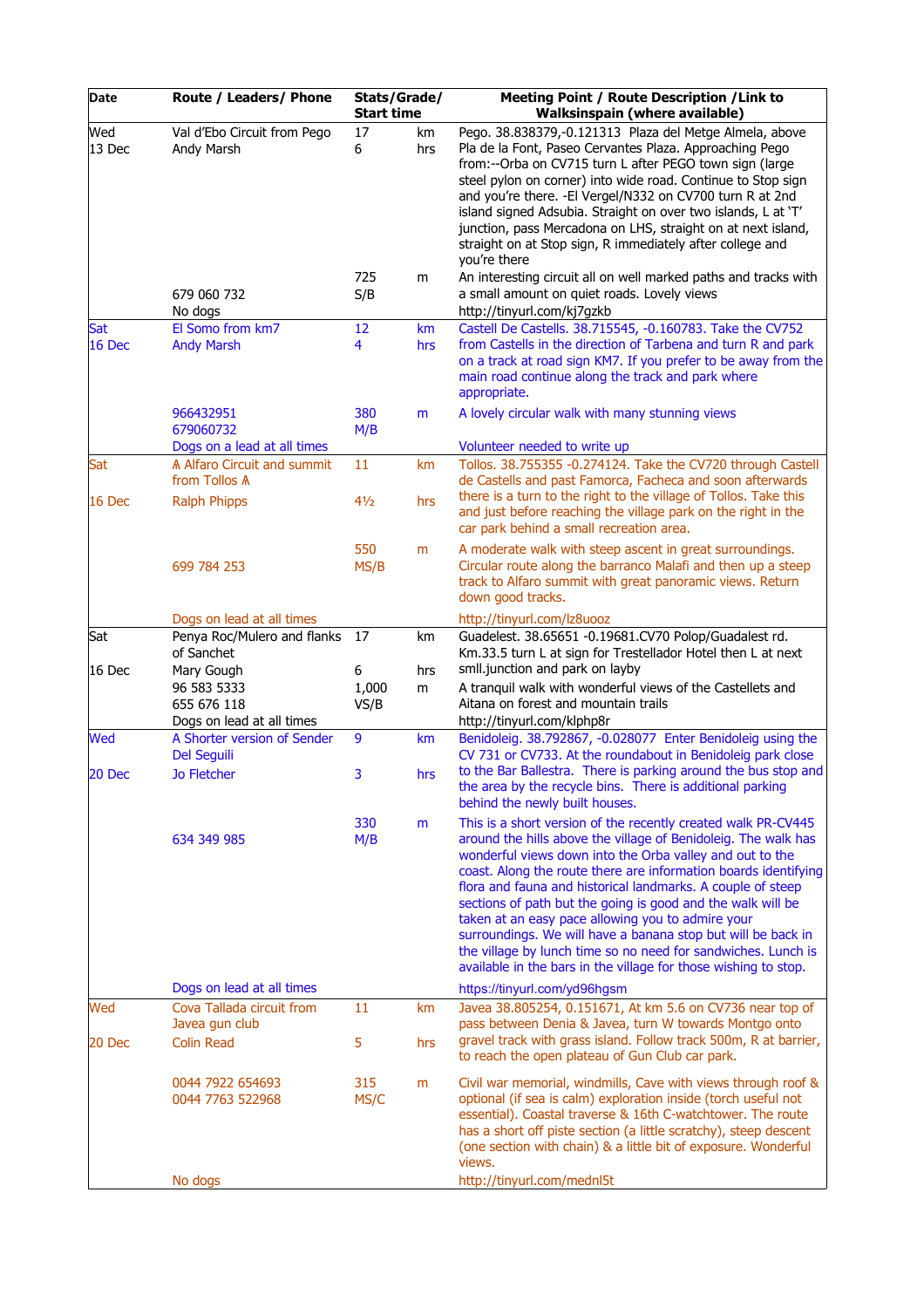| Date          | Route / Leaders/ Phone                            | Stats/Grade/<br><b>Start time</b> |           | Meeting Point / Route Description / Link to<br><b>Walksinspain (where available)</b>                                                                                                                                                                                                                                                                                                                                                                                                                                                                                                     |  |
|---------------|---------------------------------------------------|-----------------------------------|-----------|------------------------------------------------------------------------------------------------------------------------------------------------------------------------------------------------------------------------------------------------------------------------------------------------------------------------------------------------------------------------------------------------------------------------------------------------------------------------------------------------------------------------------------------------------------------------------------------|--|
| Wed           | Val d'Ebo to Col de Garga and 14<br>return        |                                   | km        | Val D'Ebo, 38,80654,-0.157267 From the CV 715 -Orba to<br>Pego road - SE of Pego take the CV712 to Vall d'Ebo. As you<br>approach Vall d'Ebo go over the bridge, straight on and park                                                                                                                                                                                                                                                                                                                                                                                                    |  |
| 20 Dec        | Ralph Phipps                                      | $6\frac{1}{2}$                    | hrs       | at the edge of the village. (Also car park behind Bar L'Entra.)                                                                                                                                                                                                                                                                                                                                                                                                                                                                                                                          |  |
|               | 699 784 253                                       | 800<br>S/C/Scr                    | m         | Initially we traverse above and then in the Ebo which becomes<br>very bouldery and involves some simple scrambling for 2/3<br>km. Having cleared this we ascend on a mozarabic path<br>towards Pozo de Jueves de Dalt and then join a simple but<br>steadily ascending track to arrive just below Col de Garga.<br>From here we pick up an indistinct mozarabic trail that trends<br>upwards along the flank of Carrasca before finally breaching<br>the ridge line. Now we follow the ridge briefly before<br>descending on a good mozarabic trail back to the village of Val<br>d'Ebo. |  |
|               | Dogs on lead at all times                         |                                   |           | http://tinyurl.com/kr5blxr                                                                                                                                                                                                                                                                                                                                                                                                                                                                                                                                                               |  |
| Wed<br>20 Dec | East Aitana Circular<br>Nic and Neil Laws         | 18<br>6                           | km<br>hrs | 38.662870, -0.206903. Take the CV70 from La Nucia. Pass the<br>KM 34 sign, 0.7km further on take the L road (sign for El<br>Trestellador). Follow this, ignore the left turn, for 1.2km to<br>group of houses and a concrete area on the left which is Font<br>Moli                                                                                                                                                                                                                                                                                                                      |  |
|               | 634 367 639                                       | 800<br>VS/B                       | m         | A picturesque walk taking in several pretty valleys and<br>Neveras. The walk/scramble up and through Fat Mans Agony<br>can be tough. After a there and back visit to the summit we<br>will continue along the east ridge to return to the cars via<br>more pretty valleys. This is the highest mountain range in the<br>Costa Blanca so a tough but rewarding walk.                                                                                                                                                                                                                      |  |
|               | No dogs                                           |                                   |           | Volunteer needed to write up                                                                                                                                                                                                                                                                                                                                                                                                                                                                                                                                                             |  |
| Sat           | Lliber Figure of 8                                | 12                                | km        | Lliber. 38.743023, 0.00611. Lliber square next to church.                                                                                                                                                                                                                                                                                                                                                                                                                                                                                                                                |  |
| 23 Dec        | <b>Peter Christofis</b>                           | $3\frac{1}{2}$<br>290             | hrs       | Lliber.<br>Village is in Jalon Valley on CV 750 between Senija and Jalon<br>Using a recently reopened path, after a fire, we ascend from                                                                                                                                                                                                                                                                                                                                                                                                                                                 |  |
|               | 606 707 064                                       | M/B                               | m         | Lliber and descend to the river bed. Taking in 'hidden valley'<br>we return to Lliber by another path recently re-opened.                                                                                                                                                                                                                                                                                                                                                                                                                                                                |  |
|               | Dogs on lead at all times                         |                                   |           | Volunteer needed to write up                                                                                                                                                                                                                                                                                                                                                                                                                                                                                                                                                             |  |
| Sat<br>23 Dec | Castell de Castell Rural North<br>John McClelland | 13<br>5                           | km<br>hrs | Castell de Castells. 38.723848, -0.194751. Take the CV720<br>from Parcent and Benichembla to Castell de Castells. In the<br>village, immediately opposite Hotel Serrella (on the RHS) turn<br>L. After 20 m. turn L again into Calle Jose Antontio and them<br>almost immediately L again down a ramp into the signed<br>parking area.                                                                                                                                                                                                                                                   |  |
|               |                                                   | 350                               | m         |                                                                                                                                                                                                                                                                                                                                                                                                                                                                                                                                                                                          |  |
|               | 646 310 164                                       | MS/B                              |           |                                                                                                                                                                                                                                                                                                                                                                                                                                                                                                                                                                                          |  |
|               | No dogs                                           |                                   |           | Volunteer needed to write up                                                                                                                                                                                                                                                                                                                                                                                                                                                                                                                                                             |  |
| Sat           | A Carrasca Ridge de Val d'Ebo 14<br>Α             |                                   | km        | Val D'Ebo. 38.80654,-0.157267 From the CV 715 -Orba to<br>Pego road - SE of Pego take the CV712 to Vall d'Ebo. As you                                                                                                                                                                                                                                                                                                                                                                                                                                                                    |  |
| 23 Dec        | Paul Elliott                                      | $5\frac{1}{2}$                    | hrs       | approach Vall d'Ebo go over the bridge, straight on and park<br>at the edge of the village. (Also car park behind Bar L'Entra.)                                                                                                                                                                                                                                                                                                                                                                                                                                                          |  |
|               | 96 557 7453<br>679 555 081                        | 700<br>S/B                        | m         | A mixture of tracks, paths, and road for first 5 km to get to far<br>end of the mountain, a tough long ascent to the ridge over<br>rough (but not scratchy) terrain and back along the ridge. The<br>views from the ridge are well worth the effort.                                                                                                                                                                                                                                                                                                                                     |  |
|               | No dogs                                           |                                   |           | http://tinyurl.com/myg5tcq                                                                                                                                                                                                                                                                                                                                                                                                                                                                                                                                                               |  |
| Wed           | Vall de Ebo to the Corral de la 9<br>Carrasca     |                                   | km        | Val D'Ebo. 38.80654,-0.157267 From the CV 715 -Orba to<br>Pego road - SE of Pego take the CV712 to Vall d'Ebo. As you<br>approach Vall d'Ebo go over the bridge, straight on and park                                                                                                                                                                                                                                                                                                                                                                                                    |  |
| 27 Dec        | Jo Fletcher                                       | 4                                 | hrs       | at the edge of the village. (Also car park behind Bar L'Entra.)                                                                                                                                                                                                                                                                                                                                                                                                                                                                                                                          |  |
|               | 634 349 985                                       | 330<br>M/B                        | m         | A walk along the Riu D'Ebo to the start of the Barranco<br>Inferno. A climb up to the area below Montnegre (Corral de la<br>Carrasca) and along to the Pla de Mollo before decending back<br>down to Vall D'Ebo.                                                                                                                                                                                                                                                                                                                                                                         |  |
|               | Dogs on lead at all times                         |                                   |           | Volunteer needed to write up                                                                                                                                                                                                                                                                                                                                                                                                                                                                                                                                                             |  |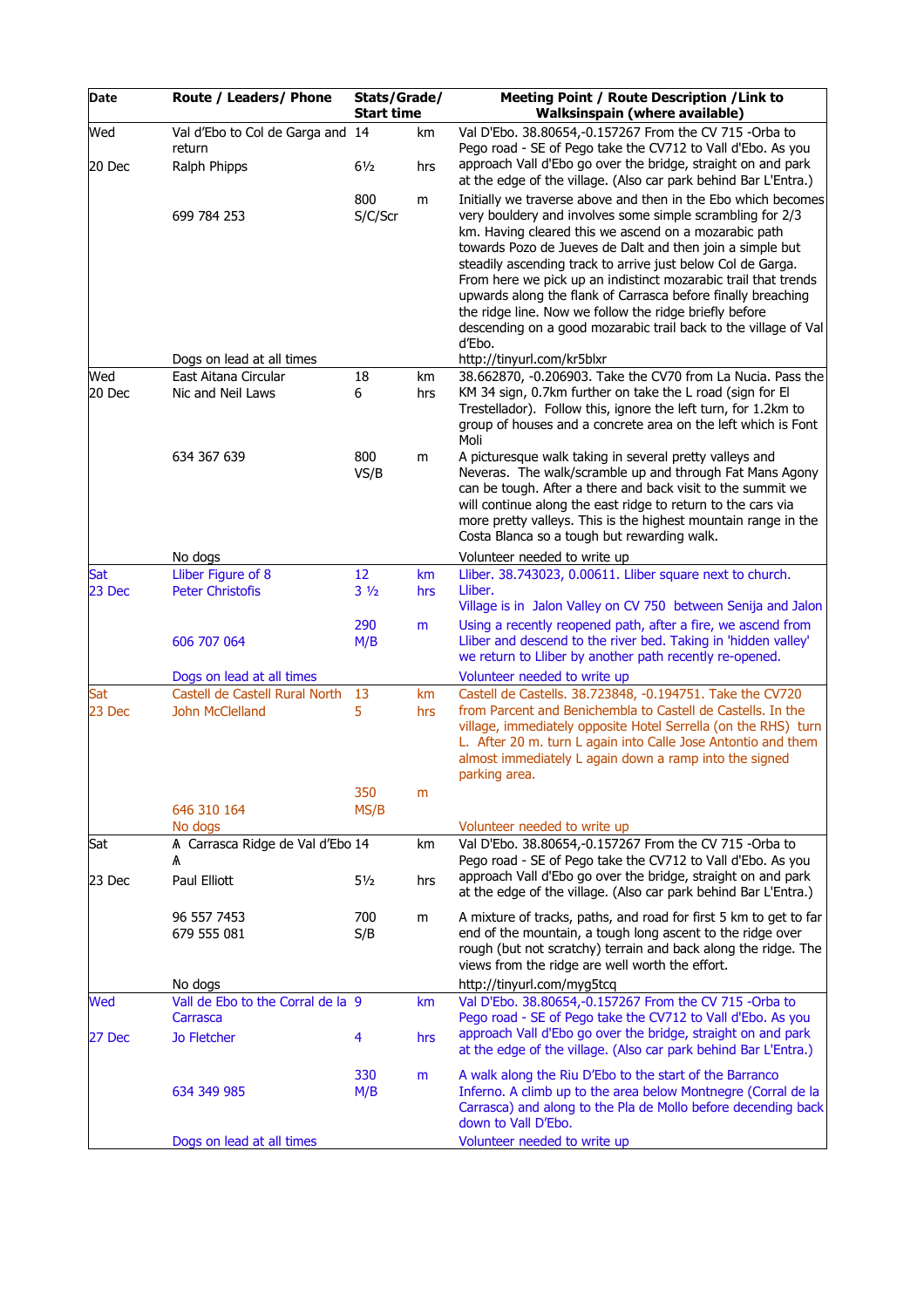| Date                 | Route / Leaders/ Phone                                        | Stats/Grade/<br><b>Start time</b> |           | <b>Meeting Point / Route Description / Link to</b><br><b>Walksinspain (where available)</b>                                                                                                                                                                                                                                                                                               |
|----------------------|---------------------------------------------------------------|-----------------------------------|-----------|-------------------------------------------------------------------------------------------------------------------------------------------------------------------------------------------------------------------------------------------------------------------------------------------------------------------------------------------------------------------------------------------|
| Wed<br><b>27 Dec</b> | Barranco de Calvo & Barranco 14 1/2<br>Malafi<br>Jon Lyons    | $5\frac{1}{2}$                    | km<br>hrs | Castell de Castells. 38.769781 -0.194966. From Villa Mercedes<br>on CV700 Benichembla/Castell de Castells road turn right for 4<br>km and park on right.                                                                                                                                                                                                                                  |
|                      | 96 283 9953<br>686 148 704                                    | 570<br>MS/C/Scr                   | m         | Scramble up first barranco then along forestry track to airstrip<br>and old masia for lunch Then down a short barranco and<br>down Malafi.                                                                                                                                                                                                                                                |
|                      | Dogs on lead at all times                                     |                                   |           | http://tinyurl.com/mbba9tj                                                                                                                                                                                                                                                                                                                                                                |
| Wed<br>27 Dec        | A Puig Campana circuit A<br>John E. Mail and Clodagh<br>Brown | 12<br>$5\frac{1}{2}$              | km<br>hrs | Finestrat. 38.5778,-0.2086 Enter Finestrat on CV761 from La<br>Marina Shopping Centre, Benidorm (Carrefour) At T junction<br>turn right onto CV 758 then after 300m take left turn to Font<br>Molí. After 1km park in the carpark beyond the font.                                                                                                                                        |
|                      | 96 584 6505<br>J 620 865 267<br>C 647 894 157                 | 650<br>S/B                        | m         | Clockwise circumnavigation of Puig Campana with a lunch next<br>to a frog pond.                                                                                                                                                                                                                                                                                                           |
|                      | Dogs on lead at all times                                     |                                   |           | http://tinyurl.com/n3e3wt7                                                                                                                                                                                                                                                                                                                                                                |
| Sat                  | Forada Ridge from Alcala de                                   | 11                                | km        | Alcala de la Jovada. 38.79408, -0.25385 From the Orba to                                                                                                                                                                                                                                                                                                                                  |
| 30 Dec               | la Jovada<br>Jo Fletcher                                      | $\overline{4}$                    | hrs       | Pego road near Pego take the CV712 signed to Vall d'Ebo.<br>Continue past Vall d'Ebo to Alcada de la Jovada and park on<br>edge of village near the swimming pool.                                                                                                                                                                                                                        |
|                      | 634 349 985                                                   | 275<br>M/B                        | m         | A pleasant walk with splendid views around the Gallinera<br>valley. This gently undulating walk takes in the Forada ridge, a<br>nevera, a cave house and an old abandoned Moorish village.<br>The walk will be taken at a gentle pace to appreciate the<br>views.                                                                                                                         |
|                      | Dogs on lead at all times                                     |                                   |           | http://tinyurl.com/krybzbn                                                                                                                                                                                                                                                                                                                                                                |
| Sat                  | Javea circuit to the Eye of<br>Montgo                         | 9                                 | km        | Javea 38.792062, 0.157944. From roundabout junction of<br>CV-735 on W side of old town, go towards Denia for 500m. At                                                                                                                                                                                                                                                                     |
| <b>30 Dec</b>        | <b>Colin Read</b>                                             | 5                                 | hrs       | pedestrian crossing, turn L into Cami de Santa Llucia (stone<br>cross at junction). In 200m, parking area at bend, for Ermita.                                                                                                                                                                                                                                                            |
|                      | 0044 7922 654693<br>0044 7763 522968                          | 590<br>MS/C/Scr                   | m         | A recently explored route over varied terrain, a hidden rugged<br>ridge with short sections of scrambling (some steep &<br>unavoidable) lead to a civil war memorial. Easier paths cross<br>Les Planes then a steep ascent to the Eye, with extensive<br>views & time to explore the cave. Return by little frequented<br>paths down the southern slopes to visit the Ermita Sant Llucia. |
|                      | No dogs                                                       |                                   |           | http://tinyurl.com/lr53fj5                                                                                                                                                                                                                                                                                                                                                                |
| Sat<br>30 Dec        | West Aitana<br>Mary Gough                                     | 16<br>$5\frac{1}{2}$              | km<br>hrs | Guadelest. 38.657870, -0.241790, Font de Partagat picnic<br>area - turn L off Guadalest/Alcoy rd.CV70 at Benifato and<br>continue up to picnic area.                                                                                                                                                                                                                                      |
|                      | 96 583 5333<br>655 676 118                                    | 830<br>S/B/Scr                    | m         | A circuit on the Western end of this imposing ridge, with far<br>reaching views, a font and a nevera.                                                                                                                                                                                                                                                                                     |
| Mon                  | Dogs on lead at all times                                     |                                   |           | http://tinyurl.com/n4b2ahc<br>Lleus. 38.679402, 0.013518. Note different start time. From                                                                                                                                                                                                                                                                                                 |
|                      | NewYear's Day Special<br><b>Lleus Circuit</b>                 | 11                                | km        | Benissa along the N332 towards Calpe, turn right after the                                                                                                                                                                                                                                                                                                                                |
| 1 Jan                | <b>Colin Bagnall</b>                                          | 3                                 | hrs       | bridge with sign posted Casa de Maco restaurante, then follow<br>signs to Lleus and La Brisa. At La Brisa take a sharp RH bend<br>to Lleus Plaza. If coming from the Altea direction it is illegal to<br>turn left at the bridge, therefore you will need to travel<br>towards Bennisa and turn round when it is legal and return to<br>the bridge.                                       |
|                      | 868 027 022<br>608 000 697<br>No dogs                         | 390<br>M<br>11:00                 | m         | A moderate 3 hour walk at a social pace. Please bring food<br>and drink for a party picnic afterwards. All welcome.<br>Volunteer needed to write up                                                                                                                                                                                                                                       |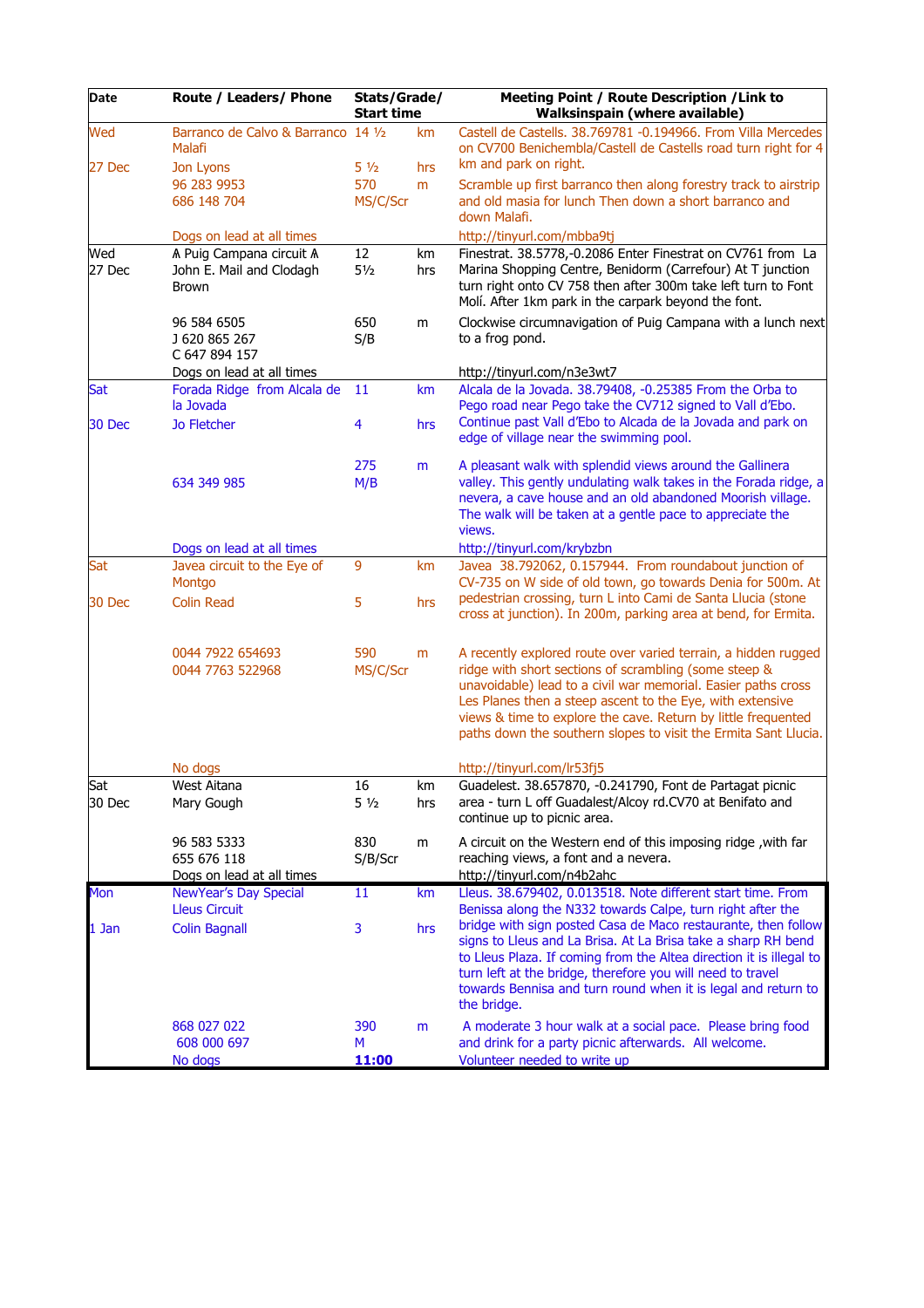| Date           | Route / Leaders/ Phone                                                          | Stats/Grade/<br><b>Start time</b> |           | Meeting Point / Route Description / Link to<br><b>Walksinspain (where available)</b>                                                                                                                                                                                                                                                                                                                                                                                                             |  |
|----------------|---------------------------------------------------------------------------------|-----------------------------------|-----------|--------------------------------------------------------------------------------------------------------------------------------------------------------------------------------------------------------------------------------------------------------------------------------------------------------------------------------------------------------------------------------------------------------------------------------------------------------------------------------------------------|--|
| Wed<br>3 Jan   | Lliber Wander.<br>Angela Colgate                                                | 7<br>2 <sub>1/2</sub>             | km<br>hrs | Lliber. 38.74458, 0.018779. Note different start time. Val de<br>Pop restaurant, km 8.35, CV 748, Lliber to Gata road. (from<br>Lliber drive towards Senija, CV 745, and as you leave Lliber<br>take the left turning CV 748 towards Gata, at Km 8.35, about<br>1 Km, the restaurant is signposted to the left by the post<br>boxes and basuras, the large restaurant car park is 100m<br>along this road on the left)                                                                           |  |
|                | 96 640 4192<br>652 596 973                                                      | 100<br>E                          | m         | A gentle paced walk through the woods to the river bed and<br>return back through Lliber to Val Del Pop restaurant. Good<br>paths, tracks and road.                                                                                                                                                                                                                                                                                                                                              |  |
| Wed<br>3 Jan   | Dogs on lead at all times<br>Round and about Little Olta<br><b>Jean Russell</b> | 10:30<br>17<br>$5\frac{1}{2}$     | km<br>hrs | http://tinyurl.com/gngm68a<br>Calpe. 38.64810, 0.05009. Calpe tennis club (coming into<br>Calpe from the N332, turn left at the Mas y Mas Centro<br>Comercial roundabout and park by the tennis club or<br>opposite).                                                                                                                                                                                                                                                                            |  |
|                | 96 583 6261<br>626 522 161                                                      | 430<br>MS/C                       | m         | This walk is a mixture of familiar tracks and some new ones,<br>Mainly rough underfoot it includes some (dry!) riverbed<br>walking, and (I promise) it will be taken at a "comfortable"<br>pace. All the ascent is before lunch too. Lovely views to Olta,<br>the Loma Larga ridge and the countryside around LLeus and<br>Calpe.                                                                                                                                                                |  |
|                | No dogs                                                                         |                                   |           | Volunteer needed to write up                                                                                                                                                                                                                                                                                                                                                                                                                                                                     |  |
| Wed<br>3 Jan   | Cocoll & Bco Encaina<br>Jon Lyons                                               | $\overline{7}$<br>4               | km<br>hrs | Benigembla,. 38.752899, -0.146615 At km31 on Benigembla<br>to Castells road take concrete road up hill. Park by concrete<br>casita                                                                                                                                                                                                                                                                                                                                                               |  |
|                | 96 283 9953<br>686 148 704<br>Dogs on a lead at all times                       | 735<br>S/C                        | m         | A sharp climb up this outstanding mountain to airstrip for<br>lunch and return down a pretty barranco.<br>http://tinyurl.com/j7hjt5f                                                                                                                                                                                                                                                                                                                                                             |  |
| Wed<br>$3$ Jan | Benissa / Gata Circular<br>Nic and Neil Laws                                    | 17<br>$5\frac{1}{2}$              | km<br>hrs | Benissa. 38.741198, 0.054344 From the N332 at its junction<br>with the AP7, take the slip road towards the motorway and<br>before reaching the toll gates take a R turn onto a minor road<br>that runs alongside the access road - signed to the Cementeri.<br>650m later turn R - still signed Cementeri. 350m after this<br>ignore the R turn to the Cementeri and continue directly<br>ahead to arrive after a further 1.3km at a sharp LH bend by<br>the electricity sub-station. Park here. |  |
|                | 634 305 509<br>Dogs on lead at all times                                        | 820<br>VS/C                       | m         | A mixture of new and old paths and trails around this popular<br>area with extensive views along the route.<br>http://tinyurl.com/lpbbtdy                                                                                                                                                                                                                                                                                                                                                        |  |
| Sat<br>$6$ Jan | Montgo West. Gully<br><b>Peter Christofis</b>                                   | 9<br>41/2                         | km<br>hrs | Jesus Pobre. 38.801992, 0.094628.Los Lagos. km 6 on CV735<br>between La Xara (near Denia) and Javea. Turn into Los Lagos,<br>then immediately left and park.                                                                                                                                                                                                                                                                                                                                     |  |
|                | 606 707 064                                                                     | 390<br>M/B                        | m         | A moderate walk with a climb up the rocky gully, then easy<br>walking with views over Denia and Jesus Pobre. Rough under<br>foot at times                                                                                                                                                                                                                                                                                                                                                        |  |
|                | Dogs on a lead at all times                                                     |                                   |           | Volunteer needed to write up                                                                                                                                                                                                                                                                                                                                                                                                                                                                     |  |
| Sat            | Sierra del Sireret from Alcala<br>de la Jovada                                  | 16                                | km        | Alcala de la Jovada. 38.79408, -0.25385. From the Orba to<br>Pego road near Pego take the CV712 signed to Vall d'Ebo.                                                                                                                                                                                                                                                                                                                                                                            |  |
| 6 Jan          | David Harbach                                                                   | 5                                 | hrs       | Continue past Vall d'Ebo to Alcala de la Jovada and park on<br>the furthest edge of village near the public swimming pool.                                                                                                                                                                                                                                                                                                                                                                       |  |
|                | 96 597 7139<br>608 304 342<br>Dogs on lead at all times                         | 525<br>MS/B                       | m         | A circular walk mainly on wide tracks and clear paths. The<br>route along the ridge, which is optional, is "off piste".<br>http://tinyurl.com/jrjumpy                                                                                                                                                                                                                                                                                                                                            |  |
| Sat            | Fleix Geocentric                                                                | 14                                | km        | Fleix. 38.778276 -0.110013. Park opposite the school in the                                                                                                                                                                                                                                                                                                                                                                                                                                      |  |
| $6$ Jan        | Gordon Gleeson<br>96 583 5333<br>635 281 284                                    | 5<br>680<br>S/B                   | hrs<br>m  | new car park in Fleix on the CV718.<br>From Fleix head thro the tunnel to Isbert's Dam then along<br>the valley floor before climbing to Fontilles. After which we<br>climb thro pleasant woodland and good paths past Font De<br>Gel and continue upwards before swinging round to walk back<br>down to Fleix.                                                                                                                                                                                  |  |
|                | No dogs                                                                         |                                   |           | http://tinyurl.com/mfednqu                                                                                                                                                                                                                                                                                                                                                                                                                                                                       |  |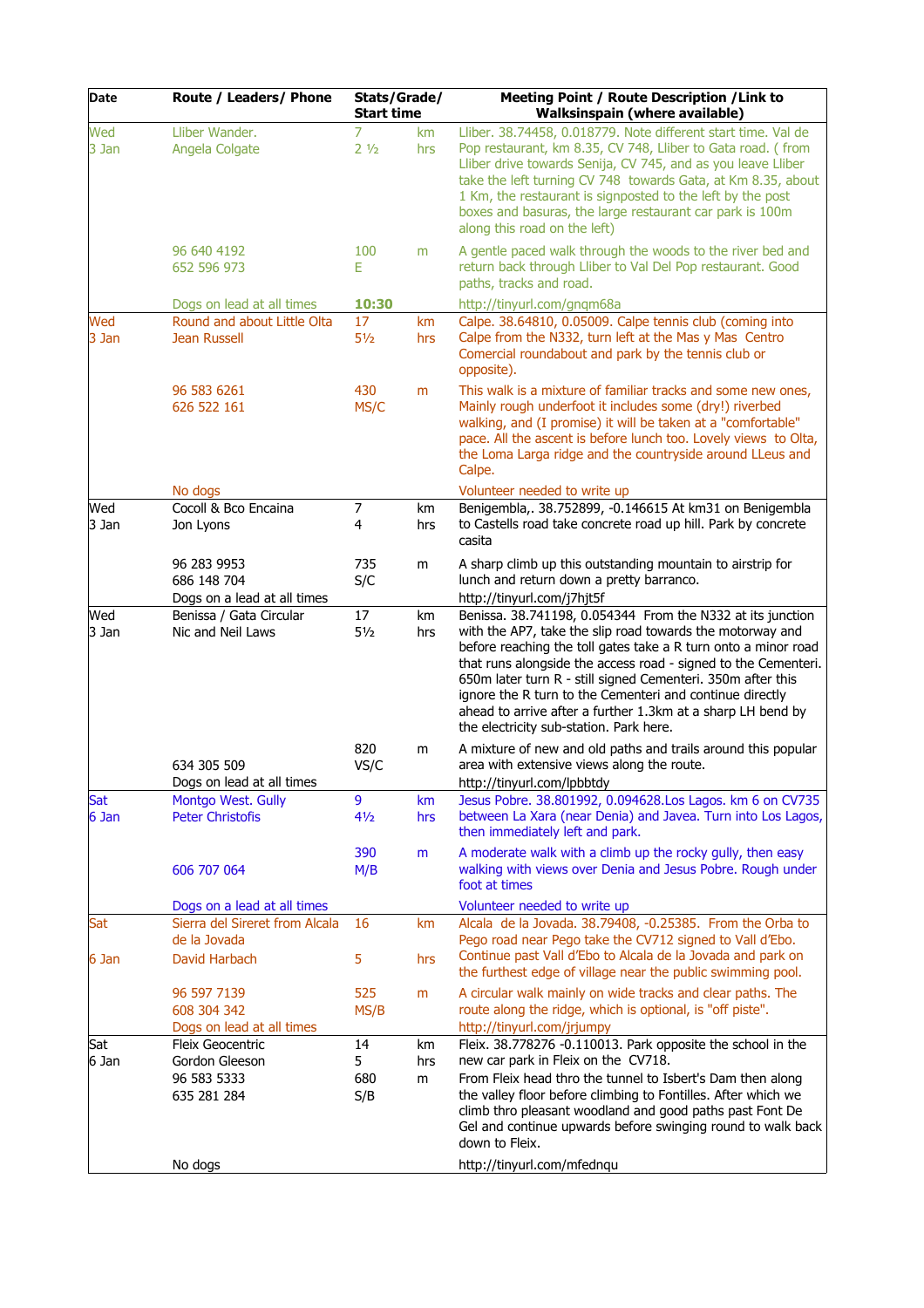| Date            | Route / Leaders/ Phone                                                          | Stats/Grade/<br><b>Start time</b> |           | Meeting Point / Route Description / Link to<br><b>Walksinspain (where available)</b>                                                                                                                                                                                                                                                                                                                                                                                                                                                       |
|-----------------|---------------------------------------------------------------------------------|-----------------------------------|-----------|--------------------------------------------------------------------------------------------------------------------------------------------------------------------------------------------------------------------------------------------------------------------------------------------------------------------------------------------------------------------------------------------------------------------------------------------------------------------------------------------------------------------------------------------|
| Sat<br>6 Jan    | Serella castle and Aixorta<br>flanks from Castell de Castells<br>Jo Fletcher    | 15<br>5                           | km<br>hrs | Castell de Castells. 38.723848, -0.194751 Take the CV720<br>through Pedreguer and Parcent to reach the village of Castells.<br>On entering the village the car park is on the L at a T-jnc.<br>Turn into calle Jose Antonion and drop down a ramp into the<br>car park.                                                                                                                                                                                                                                                                    |
|                 | 634 349 985                                                                     | 780<br>S/B                        | m         | A good stretch almost entirely on good tracks and paths to the<br>castle (optional scramble) and on to the flanks of Aixorta with<br>panoramic views out towards the coast.                                                                                                                                                                                                                                                                                                                                                                |
|                 | Dogs on lead at all times                                                       |                                   |           | http://tinyurl.com/ludtcfn                                                                                                                                                                                                                                                                                                                                                                                                                                                                                                                 |
| Wed<br>$10$ Jan | Castell de Castells Circuit<br>Jo Fletcher                                      | 10<br>$3\frac{1}{2}$              | km<br>hrs | Castell de Castells, 38.723848 -0.194751. Take the CV720<br>from Parcent and Benichembla to Castell de Castells. In the<br>village, immediately opposite Hotel Serrella (on the RHS) turn<br>L. After 20 m. turn L again into Calle Jose Antontio and them<br>almost immediately L again down a ramp into the signed<br>parking area.                                                                                                                                                                                                      |
|                 | 634 349 985                                                                     | 387<br>M/A                        | m         | This is a walk on good tracks and paths. It starts fairly steeply<br>uphill but after that it meanders gently up to the head of the<br>valley with great views down to Castells. Our route passes<br>Font de la Retura a very pleasant spot before crossing the<br>CV752 to reach an interesting ruin which is bound to cause<br>discussion. Although at the top end of the 'M' grade after the<br>initial climb it is easy and good going.                                                                                                |
|                 | Dogs on lead at all times                                                       |                                   |           | http://tinyurl.com/kors6as                                                                                                                                                                                                                                                                                                                                                                                                                                                                                                                 |
| Wed<br>$10$ Jan | Benimaurell Figure of 8<br><b>Jean Russell</b>                                  | 10<br>5                           | km<br>hrs | Benimaurell. 38.773696,-0.127234 On entering village take<br>first right and follow road around edge of village in the<br>direction of Alahuar Hotel. Car park on right just before Bar<br>Les Rogetes (old bar Oasis).                                                                                                                                                                                                                                                                                                                    |
|                 | 96 583 6261<br>626 522 161<br>No dogs                                           | 500<br>MS/B                       | m         | A descent through the head of the Vall de Llaguart, returning<br>via part of the Caballo Verde Ridge. Spectacular views.<br>Volunteer needed to write up                                                                                                                                                                                                                                                                                                                                                                                   |
| Wed<br>$10$ Jan | A Sierra Carrasca East A<br>Ann Price<br>Angie Elliot                           | 17<br>$5\frac{1}{2}$              | km<br>hrs | Val D'Ebo. 38.80654,-0.157267 From the CV 715 -Orba to<br>Pego road - SE of Pego take the CV712 to Vall d'Ebo. As you<br>approach Vall d'Ebo go over the bridge, straight on and park<br>at the edge of the village. (Also car park behind Bar L'Entra.)                                                                                                                                                                                                                                                                                   |
|                 | Ann 646 716 303<br>Angie 646 930 990<br>No dogs                                 | 780<br>S/C                        | m         | Steep climb, ridge walk and back along top of barranco del<br>Infierno around east end of Carrasca. Wonderful views, rough<br>terrain. Some animal tracks and no tracks at all.<br>http://tinyurl.com/kttpqyd                                                                                                                                                                                                                                                                                                                              |
| Wed             | A Miserat A summit (optional) 18<br>via Castell Gallinera -<br>shortened route. |                                   | km        | Pego, 38.838379,-0.121313. Plaza del Metge Almela, above Pla<br>de la Font, Paseo Cervantes Plaza.                                                                                                                                                                                                                                                                                                                                                                                                                                         |
| $10$ Jan        | David Harbach<br>96 597 7139<br>608 304 342                                     | $5\frac{3}{4}$<br>950<br>VS/B     | hrs<br>m  | A toughish walk with a mixture of marked roads, tracks and<br>paths. Fabulous views from the summit and down the<br>Barranco de la Canal. One ascent (which is not optional) is<br>steep, not a scramble, but steep, so the use of your hands on<br>occasions will prove helpful                                                                                                                                                                                                                                                           |
|                 | Dogs on a lead at all times                                                     |                                   |           | http://tinyurl.com/l3mcqwb                                                                                                                                                                                                                                                                                                                                                                                                                                                                                                                 |
| Sat             | Landing strip circuit from<br><b>Alcala</b>                                     | 9                                 | km        | Alcala de la Jovado, 38.79408, -0.25385 Note different start<br>time. From the Orba to Pego road near Pego take the CV712                                                                                                                                                                                                                                                                                                                                                                                                                  |
| $13$ Jan        | David Harbach                                                                   | $\overline{2}$                    | hrs       | signed to Vall d'Ebo. Continue past Vall d'Ebo to Alcala de la<br>Jovada and park on the furthest edge of village near the<br>public swimming pool.                                                                                                                                                                                                                                                                                                                                                                                        |
|                 | 96 597 7139<br>608 304 342                                                      | 210<br>M/A                        | m         | A circular walk all on wide forestry tracks and clearly defined<br>paths. You'll visit a landing strip used for refuelling aircraft<br>when involved in fire fighting, two well preserved neveras<br>(icehouses) an ancient wine pressing "thing", a spot where a<br>treaty was signed between the Moors and Christians in 1245<br>and an ancient aqueduct which you'll have the pleasure on<br>walking over (don't worry it's only small). Watch Stop Press<br>on the website for details of whether there is a lunch being<br>organised. |
|                 | Dogs on a lead at all times                                                     | 10:30                             |           | http://tinyurl.com/zz53bdb                                                                                                                                                                                                                                                                                                                                                                                                                                                                                                                 |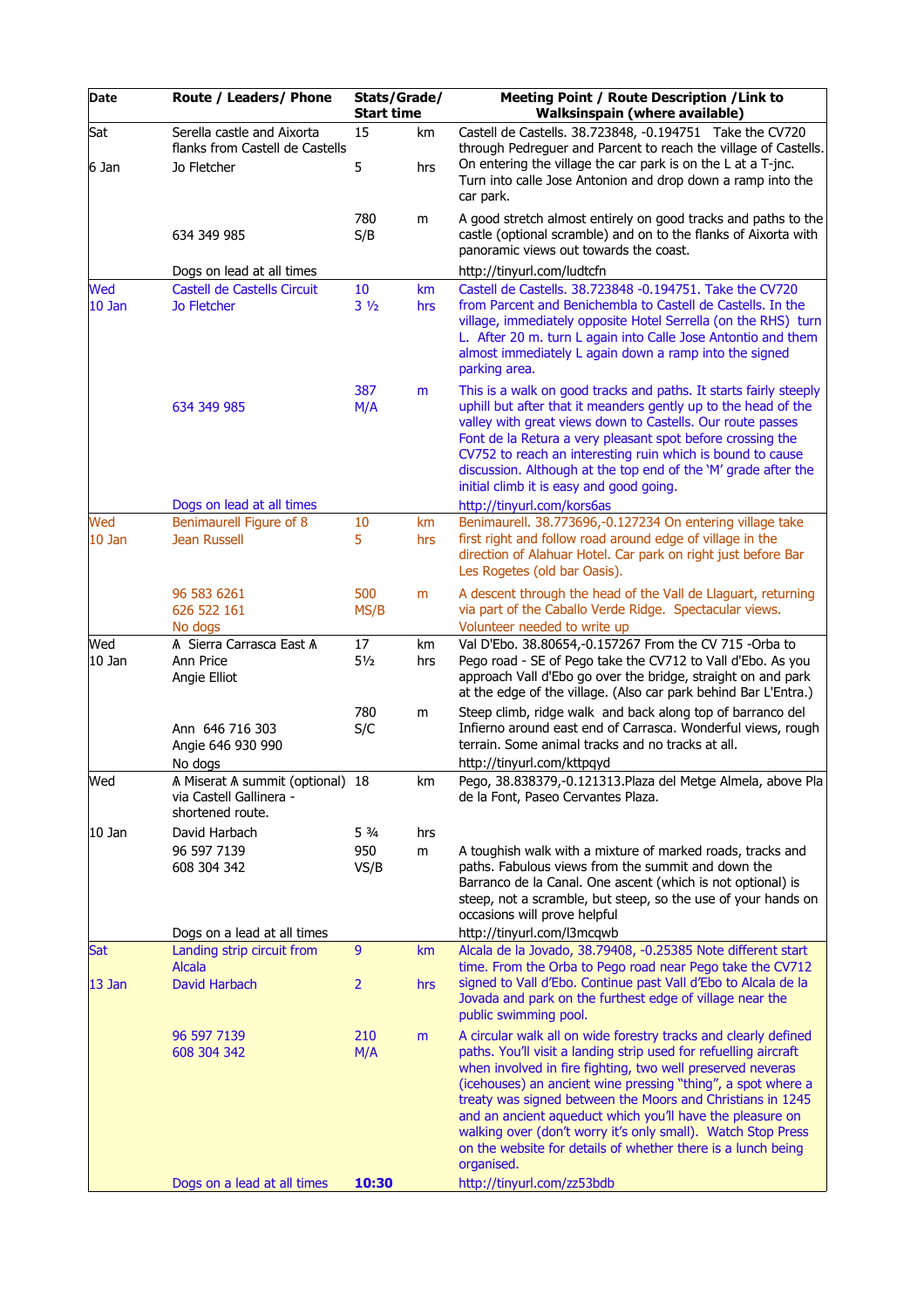| Date               | Route / Leaders/ Phone                                                        | Stats/Grade/<br><b>Start time</b> |                | Meeting Point / Route Description / Link to<br><b>Walksinspain (where available)</b>                                                                                                                                                                                                                                                                                                                                                                                                                                                                                                                                                                                                                                                                                 |  |  |
|--------------------|-------------------------------------------------------------------------------|-----------------------------------|----------------|----------------------------------------------------------------------------------------------------------------------------------------------------------------------------------------------------------------------------------------------------------------------------------------------------------------------------------------------------------------------------------------------------------------------------------------------------------------------------------------------------------------------------------------------------------------------------------------------------------------------------------------------------------------------------------------------------------------------------------------------------------------------|--|--|
| Sat<br>$13$ Jan    | Aldea De Las Cuevas Circuit<br>Jo Fletcher<br>634 349 985                     | 14<br>5<br>480<br>MS/B            | km<br>hrs<br>m | Pedreguer. 38.797891, 0.009392. From Pedreguer head out<br>of town on the CV720 heading towards Llosa de<br>Camacho/Alcalali. Before leaving the town TR onto CV 733<br>signed to Benidoleig. After 2 kms park along the white wall.<br>From Orba head to Benidoleig on CV 731. At Benidoleig head<br>towards Pedreguer on CV733. Pass the Restaurant El Cid and<br>the Benidoleig caves. Go straight on for about 3km until the<br>2km post where you park between the Restaurant and the<br>Garden Centre.<br>A recently introduced walk around a little walked valley. The<br>walk starts with a climb out of the 'Bull Farm' valley on a<br>Mozarabic path. The path, track and roads lead to a good<br>viewing point for lunch before descending back above the |  |  |
|                    |                                                                               |                                   |                | Llosa/Pedreguer valley with views of the Castells d'Aixa ridge.<br>Although this route is all on marked paths there is a section<br>that is very uneven                                                                                                                                                                                                                                                                                                                                                                                                                                                                                                                                                                                                              |  |  |
|                    | Dogs on lead at all times                                                     |                                   |                | Volunteer needed to write up                                                                                                                                                                                                                                                                                                                                                                                                                                                                                                                                                                                                                                                                                                                                         |  |  |
| Sat<br>$13$ Jan    | Confrides Castle circuit<br>John E. Mail and Clodagh<br><b>Brown</b>          | 13<br>5                           | km<br>hrs      | Benifato, 38.657767, -0.241871 Take Guadalest-Alcoy road.<br>After Benimantell near to km 28, take road signed to Benifató.<br>Go to edge of village where the the village name sign<br>"Benifató" is and turn right. There is a sign Fuente Partagat on<br>the wall. Follow this road for 2.4 km and turn Right onto<br>asphalted lane. After 500m park near small bridge.                                                                                                                                                                                                                                                                                                                                                                                          |  |  |
|                    | 96 584 6505<br>J 620 865 267<br>C 647 894 157                                 | 740<br>S/B                        | m              | Mostly good paths. The semi-scramble to the castle is optional<br>for those without a head for heights. Note no car shuttle on<br>this variant.                                                                                                                                                                                                                                                                                                                                                                                                                                                                                                                                                                                                                      |  |  |
|                    | Dogs on lead at all times                                                     |                                   |                | Volunteer needed to write up                                                                                                                                                                                                                                                                                                                                                                                                                                                                                                                                                                                                                                                                                                                                         |  |  |
| Wed<br>17 Jan      | <b>Tormos Stroll</b><br>Angela Colgate                                        | $8\frac{1}{2}$<br>3               | km<br>hrs      | Tormos. 38.801776, -0.070108. Note different start time.<br>Restaurant Tormos, Calle Santa Cruz, 32.                                                                                                                                                                                                                                                                                                                                                                                                                                                                                                                                                                                                                                                                 |  |  |
|                    | 96 640 4192<br>652 596 973                                                    | 200<br>E/A                        | m              | A walk towards the dam on wide tracks, crossing the dry river<br>bed to walk through the tunnel and returning alongside the<br>river, through the orange groves and back to Tormos<br>Restaurant.                                                                                                                                                                                                                                                                                                                                                                                                                                                                                                                                                                    |  |  |
|                    | No dogs                                                                       | 10:30                             |                | Volunteer needed to write up                                                                                                                                                                                                                                                                                                                                                                                                                                                                                                                                                                                                                                                                                                                                         |  |  |
| Wed                | Miserat summit from<br>Benirrama with interesting<br>"off-piste" final ascent | 12                                | km             | Benirrama. 38.83043 -0.19669 Follow the CV700 from Pego<br>up the Gallinara valley past Adsubia. Reach a turning on the L<br>(CV170) to Benirrama which you take to the village. Bear                                                                                                                                                                                                                                                                                                                                                                                                                                                                                                                                                                                |  |  |
| $17$ Jan           | David Harbach                                                                 | 5                                 | hrs            | R/ahead on the village street to a more open area where you<br>park.                                                                                                                                                                                                                                                                                                                                                                                                                                                                                                                                                                                                                                                                                                 |  |  |
|                    | 965977139<br>608304342                                                        | 640<br>MS/B                       | m              | The walk is on well defined paths, tracks and a small amount<br>on quiet country roads. The views from the summit are<br>STUNNING and the final stretch back to Benirrama is via an<br>excellent Mozarabic track                                                                                                                                                                                                                                                                                                                                                                                                                                                                                                                                                     |  |  |
|                    | Dogs on a lead at all times                                                   |                                   |                | http://tinyurl.com/nxkug9t                                                                                                                                                                                                                                                                                                                                                                                                                                                                                                                                                                                                                                                                                                                                           |  |  |
| Wed<br>$17$ Jan    | Castell de Castells circuit<br>South<br>Alan Jackson                          | 17<br>$5\frac{1}{2}$              | km<br>hrs      | Castell de Castells. 38.723848,-0.194751 Take the CV720 from<br>Parcent and Benichembla to Castell de Castells. In the village,<br>immediately opposite Hotel Serrella (on the RHS) turn L.                                                                                                                                                                                                                                                                                                                                                                                                                                                                                                                                                                          |  |  |
|                    |                                                                               |                                   |                | After 20 m. turn L again into Calle Jose Antontio and then<br>almost immediately L again down a ramp into the signed<br>parking area.                                                                                                                                                                                                                                                                                                                                                                                                                                                                                                                                                                                                                                |  |  |
|                    | 96 558 3637<br>No dogs                                                        | 600<br>S/B                        | m              | A circular walk on mozarabic trails, broad forestry roads and<br>great views on a clear day.<br>Volunteer needed to write up                                                                                                                                                                                                                                                                                                                                                                                                                                                                                                                                                                                                                                         |  |  |
| Wed                | Malla de Llop circuit from                                                    | 17                                | km             | Castell de Castells. 38.723848, -0.194751. Take the CV720                                                                                                                                                                                                                                                                                                                                                                                                                                                                                                                                                                                                                                                                                                            |  |  |
| $ 17 \text{ Jan }$ | Castell de Castells<br>Mary Gough                                             | $\overline{7}$                    | hrs            | from Parcent and Benichembla to Castell de Castells. In the<br>village, immediately opposite Hotel Serrella (on the RHS) turn<br>L. After 20 m. turn L again into Calle Jose Antontio and them<br>almost immediately L again down a ramp into the signed<br>parking area.                                                                                                                                                                                                                                                                                                                                                                                                                                                                                            |  |  |
|                    | 96 583 5333<br>655 676 118                                                    | 1,200<br>VS / C / Scr / X         | m              | New Walk - an alternate route up and along this mighty ridge,<br>a tough ascent rewarded by spectacular views - an<br>exhilarating and classic mountain walk                                                                                                                                                                                                                                                                                                                                                                                                                                                                                                                                                                                                         |  |  |
|                    | Dogs on a lead at all times                                                   |                                   |                |                                                                                                                                                                                                                                                                                                                                                                                                                                                                                                                                                                                                                                                                                                                                                                      |  |  |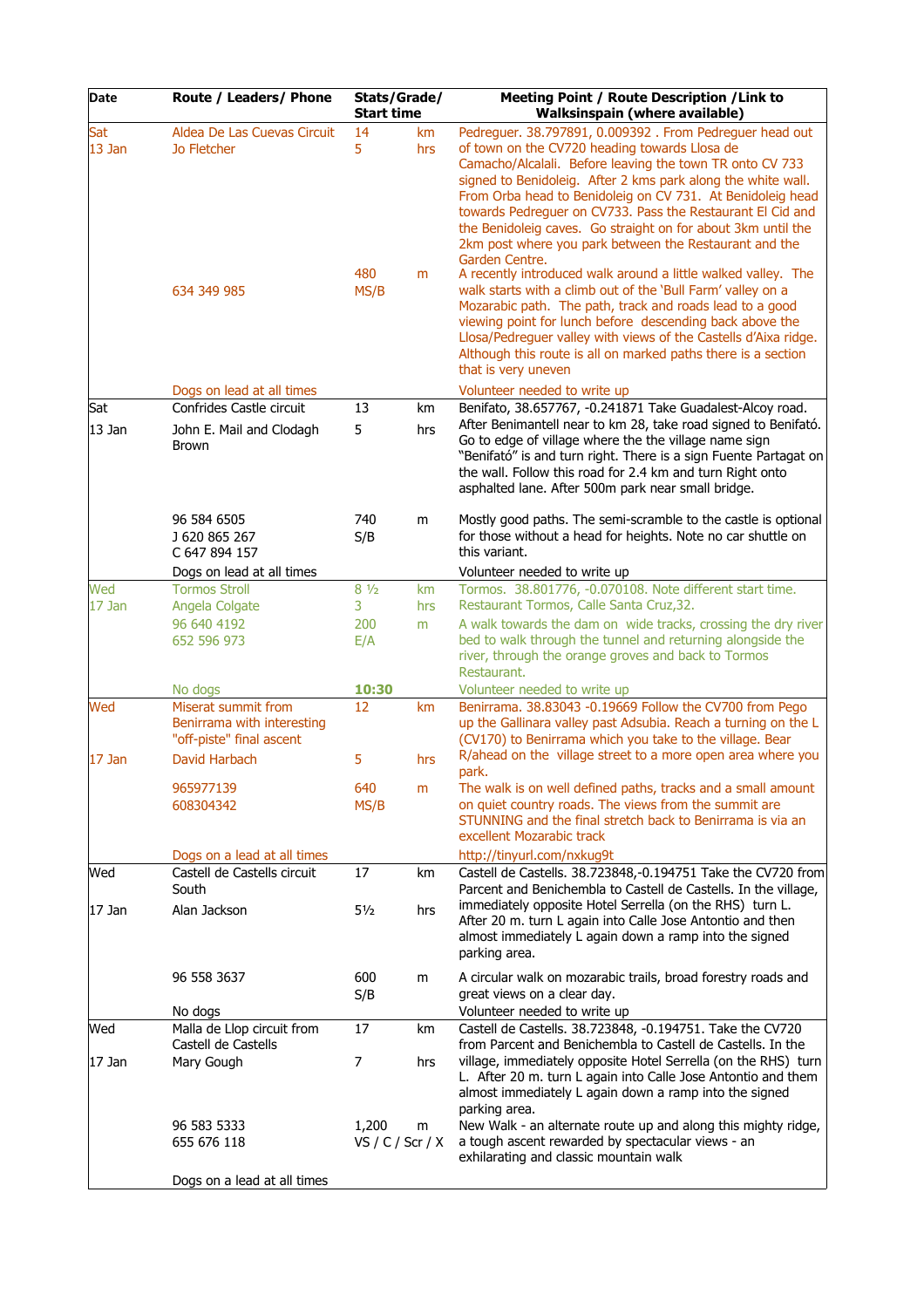| Date            | Route / Leaders/ Phone                                                  | Stats/Grade/<br><b>Start time</b> |           | <b>Meeting Point / Route Description / Link to</b><br><b>Walksinspain (where available)</b>                                                                                                                                                                                                                                                                                |
|-----------------|-------------------------------------------------------------------------|-----------------------------------|-----------|----------------------------------------------------------------------------------------------------------------------------------------------------------------------------------------------------------------------------------------------------------------------------------------------------------------------------------------------------------------------------|
| Sat<br>$20$ Jan | Barranco de Turrubanes circuit 10<br><b>Anthony Clark</b>               | 4                                 | km<br>hrs | Val d'Ebo. 38.80654,-0.157267 From the CV 715 -Orba to<br>Pego road - SE of Pego take the CV712 to Vall d'Ebo. As you<br>approach Vall d'Ebo go over the bridge, straight on and park                                                                                                                                                                                      |
|                 | 96 584 0145<br>609 655 672                                              | 350<br>M/B                        | m         | at the edge of the village.<br>A very pleasant walk with wonderful views throughout. Mainly<br>on country roads, tracks and well defined paths. The barranco<br>section is, as usual rocky underfoot and a little less defined<br>but still easy to follow and not scratchy.                                                                                               |
|                 | No dogs                                                                 |                                   |           | Volunteer needed to write up                                                                                                                                                                                                                                                                                                                                               |
| Sat<br>$20$ Jan | El Mirabo from Benichembla<br><b>Sue Bonser</b>                         | 12<br>$4$ to 5                    | km<br>hrs | Benichembla. 38.753949, -0.111884. Bar Bon Aire,<br>Benichembla on CV720 between Parcent and Castell de<br><b>Castells</b>                                                                                                                                                                                                                                                 |
|                 | 627 269 919                                                             | 500<br><b>MS</b>                  | m         | Heading up single track through cactus beds, then at top of<br>this long single track swinging left on obscure old tracks with<br>views to Almadich. Down towards the valley bottom then up<br>left on single track all the way to El Mirabo for lunch. Then<br>back down single track to cactus beds and the bar!                                                         |
|                 | No dogs                                                                 |                                   |           | http://tinyurl.com/jua4lbg                                                                                                                                                                                                                                                                                                                                                 |
| Sat<br>$20$ Jan | Abdet Valley Circuit<br>John E. Mail and Clodagh<br><b>Brown</b>        | 16<br>$5\frac{1}{2}$              | km<br>hrs | Abdet. 38.6981,-0.2637 At Km 24.3, just East of Confrides,<br>Turn off CV 70 on CV 7560 towards Abdet. After 1km Turn L<br>and after a further 100 m keep L again (opposite rubbish<br>containers). Follow road up for 1.35 km to start of walk.                                                                                                                           |
|                 | 96 584 6505<br>J 620 865 267<br>C 647 894 157                           | 780<br>S/B                        | m         | A series of loops to explore the Abdet valley with lunch on a<br>ridge overlooking the Guadalest Valley. Lots of good tracks, a<br>few steams to cross and spectacular scenery. A Kees<br>Andriessen walk                                                                                                                                                                  |
|                 | Dogs on lead at all times                                               |                                   |           | Volunteer needed to write up                                                                                                                                                                                                                                                                                                                                               |
| Wed             | <b>Walk Offer needed</b>                                                | E or M                            |           |                                                                                                                                                                                                                                                                                                                                                                            |
| $24$ Jan        |                                                                         |                                   |           |                                                                                                                                                                                                                                                                                                                                                                            |
| Wed<br>24 Jan   | Beniali Circuit to La Carrotxa<br>via Pintures Rupestres<br>Jo Fletcher | 12<br>$4\frac{1}{2}$              | km<br>hrs | Beniali 38.821972, -0.220006 Follow the CV700 from Pego up<br>the Gallinera valley and park in the car park on the LHS on the<br>outskirts of the village as you enter.                                                                                                                                                                                                    |
|                 |                                                                         | 600                               | m         | A walk that explores the valley sides to gain good views of the                                                                                                                                                                                                                                                                                                            |
|                 | 634 349 985                                                             | MS/B                              |           | Gallinera villages. The walk starts with a short loop walk to<br>take in the ancient cave paintings.                                                                                                                                                                                                                                                                       |
| Wed             | Dogs on lead at all times<br>Castells Combo                             | 19                                | km        | http://tinyurl.com/hp7zvdw<br>Castells de Castells. 38.723848, -0.194751 Take the CV720                                                                                                                                                                                                                                                                                    |
| 24 Jan          | Andy Marsh                                                              | 6                                 | hrs       | from Parcent and Benichembla to Castells de Castells. In the<br>village, immediately opposite Hotel Serella (on RHS) turn L.<br>After 20m, turn L again into Calle Jose Antonio and then<br>almost immediately L again down a ramp into the signed<br>parking area.                                                                                                        |
|                 | 679 060 732                                                             | 750<br>S/B                        | m         | A circular walk combining parts of Foyes Valley, Castells South<br>& East Circuits and the foothills of Aixorta. A mixture of broad<br>forestry tracks, marked paths, mozarabic paths and a few<br>rough tracks. Walked at a 'brisk pace'                                                                                                                                  |
| Wed             | No dogs<br>A Encimera de las Cordilleras                                | 17                                | km        | Volunteer needed to write up<br>Benichembla. 38.753949,-0.111884. Bar Bon Aire,                                                                                                                                                                                                                                                                                            |
|                 | A                                                                       |                                   |           | Benichembla on CV720 between Parcent and Castell de<br>Castells                                                                                                                                                                                                                                                                                                            |
| 24 Jan          | David Shaw                                                              | 5<br>730                          | hrs<br>m  | A circular walk with scenic views from the high level traverse                                                                                                                                                                                                                                                                                                             |
|                 | 678 763 745<br>Dogs on lead at all times                                | S/C                               |           | above the Almadic valley.<br>Volunteer needed to write up                                                                                                                                                                                                                                                                                                                  |
| Sat             | A circuit from Benimaurell via<br>Fleix - anticlockwise                 | 6                                 | km        | Benimaurell 38.773696 -0.127234 On entering village take<br>first right and follow road around edge of village in the                                                                                                                                                                                                                                                      |
| 27 Jan          | <b>Martin Dunkley</b>                                                   | 2                                 | hrs       | direction of Alahuar Hotel. Car park on right just before Bar<br>Les Rogetes (old bar Oasis).                                                                                                                                                                                                                                                                              |
|                 | 635 113 988 or<br>+447966466175<br>No dogs                              | 200<br>E/B                        | m         | A very pleasant walk and an excellent appetiser before lunch.<br>Although this is an easy walk as defined by taking less than<br>4.5 hours and with a total ascent not exceeding 200m the final<br>section of the walk is, however, steep which will need to be<br>taken at a slow pace with ample stops to rest. Some stunning<br>scenery.<br>http://tinyurl.com/y8b9np8b |
|                 |                                                                         |                                   |           |                                                                                                                                                                                                                                                                                                                                                                            |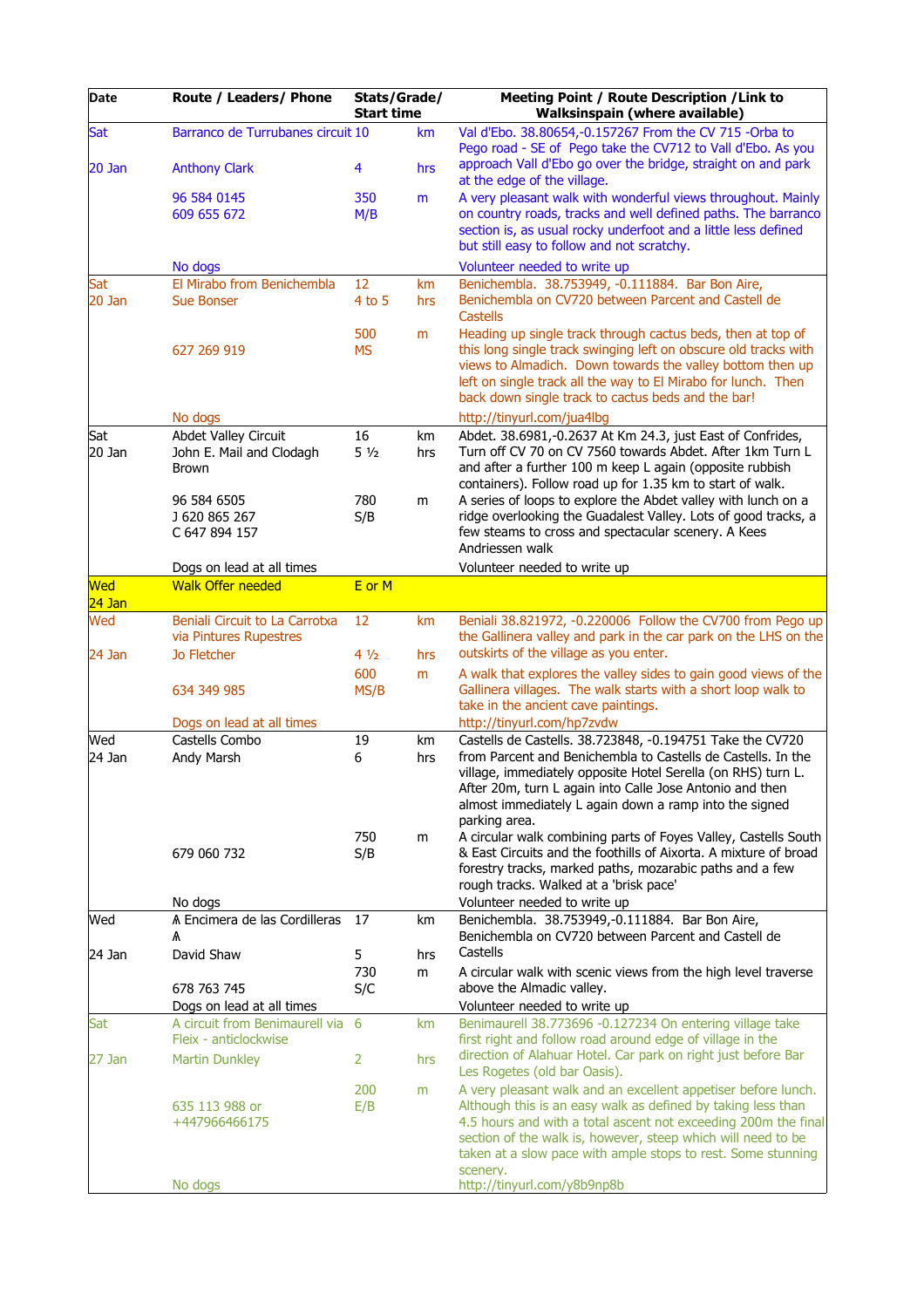| Date            | Route / Leaders/ Phone                                                 | Stats/Grade/<br><b>Start time</b> |           | Meeting Point / Route Description / Link to<br><b>Walksinspain (where available)</b>                                                                                                                                                                                                                                                                      |  |
|-----------------|------------------------------------------------------------------------|-----------------------------------|-----------|-----------------------------------------------------------------------------------------------------------------------------------------------------------------------------------------------------------------------------------------------------------------------------------------------------------------------------------------------------------|--|
| Sat<br>$27$ Jan | A Aitana, & Penya Mulero A<br>John E. Mail and Clodagh<br><b>Brown</b> | 15<br>$5\frac{1}{2}$              | km<br>hrs | Benifato. 38.657767,-0.241871 Partagat picnic area. Take<br>Guadalest-Alcoy road. After Benimantell near to km 28, take<br>road signed to Benifató. Go to edge of village where the the<br>village name sign "Benifató" is and turn right. There is a sign<br>Fuente Partagat on the wall. Follow this road to the fuente $- a$<br>10 minute steep climb. |  |
|                 | 96 584 6505<br>J 620 865 267<br>C 647 894 157<br>No dogs               | 800<br>S/B/Scr                    | m         | A mixture of good paths. Small scramble to Fat Man's Agony.<br>Good ridge walking with two shaley descents. Splendid views<br>if a clear day on region's highest peak.<br>Volunteer needed to write up                                                                                                                                                    |  |
| Sat<br>27 Jan   | Penyals Mica and Ampla and<br>Barranco del Cao                         | 16<br>6                           | km<br>hrs | Jalon. 38.730483 -0.015413.Turn off CV750 Benissa /Jalon<br>Road near fuel station in Jalon wind up and onto CV749<br>Jalon /Benissa Road at KM.1 park near animal corral on R.                                                                                                                                                                           |  |
|                 | Mary Gough<br>96 583 5333<br>655 676 118                               | 700<br>S/C/Scr                    | m         | A forgotten summit, an old walk of Malcolm Blakeney,<br>alternative route up Alt d'Ample and return via newly cut<br>Barranco del Cao includes an optional scramble.                                                                                                                                                                                      |  |
|                 | Dogs on lead at all times                                              |                                   |           | http://tinyurl.com/lysrync                                                                                                                                                                                                                                                                                                                                |  |
| Sat             | A Miserat summit from<br>Adsubia A                                     | 17                                | km        | Adsubia. 38.84845,-0.15185 Follow CV700 from Pego to<br>Adsubia. Towards the end of the village turn left at Bar Moleta                                                                                                                                                                                                                                   |  |
| 27 Jan          | John Male                                                              | 6                                 | hrs       | and park where convenient.                                                                                                                                                                                                                                                                                                                                |  |
|                 | 678 351 576                                                            | 812<br>VS/B                       | m         | An interesting route mainly over tracks and paths (with a little<br>on quiet country roads) and some "off piste", but not scratchy,<br>to the summit. And what a view!                                                                                                                                                                                    |  |
|                 | Dogs on a lead at all times                                            |                                   |           | https://tinyurl.com/mtvj2hn                                                                                                                                                                                                                                                                                                                               |  |